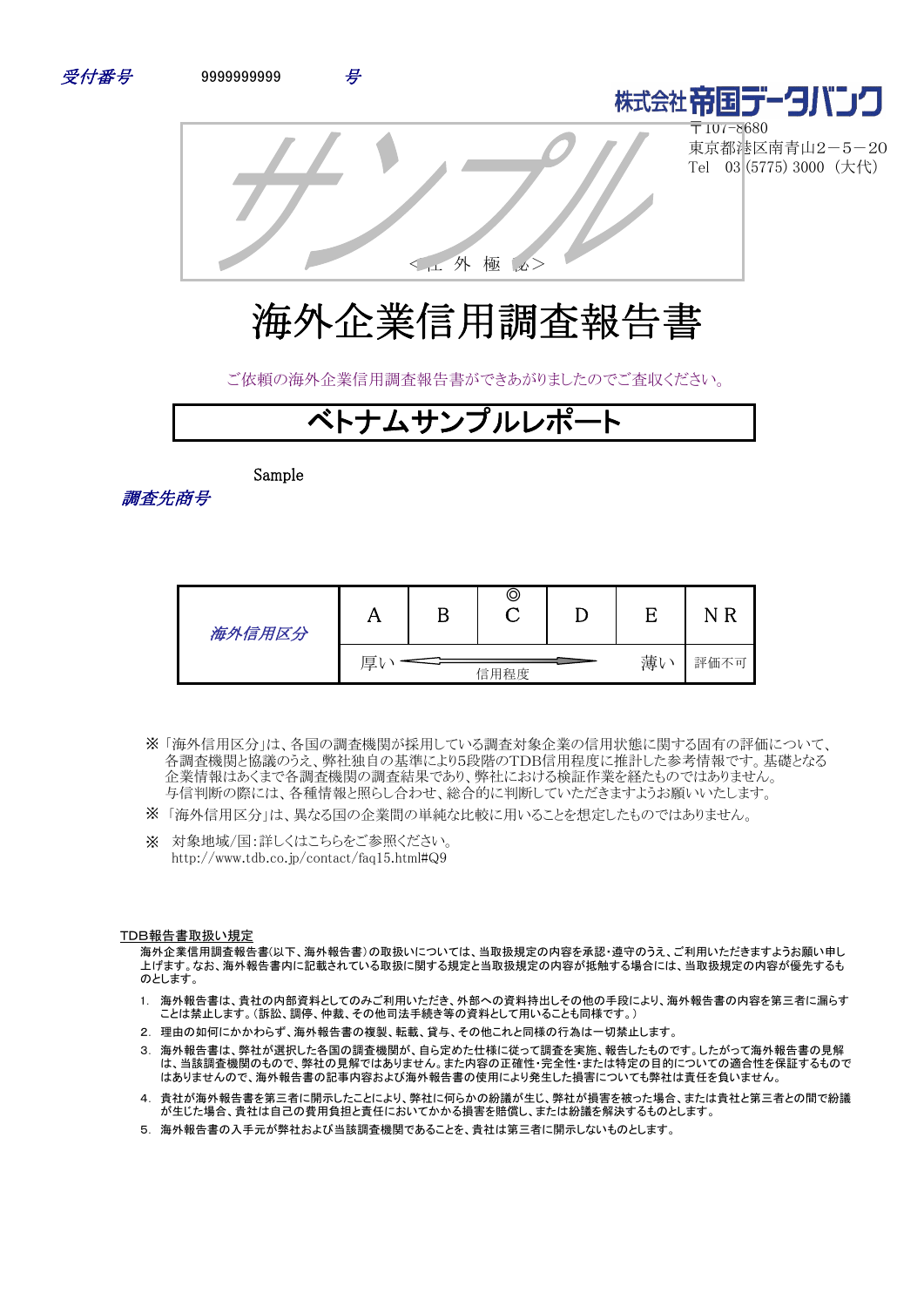## **COMPREHENSIVE CREDIT REPORT – SAMPLE REPORT**

| <b>Report to:</b>           | Client                        | Type of inquiry:         | <b>NORMAL</b> |               |
|-----------------------------|-------------------------------|--------------------------|---------------|---------------|
| <b>Client's Ref:</b>        | 123456789                     | Date of order:           | dd/mm/yyyy    |               |
| <b>VietnamCredit's Ref:</b> | CR123456789                   | Date of delivery:        | dd/mm/yyyy    |               |
| <b>Items</b>                |                               | <b>Given Information</b> |               | Investigation |
| Name:                       | SAMPLE JOINT STOCK COMPANY    |                          |               | Correct       |
| Address:                    | Dong Da District, Hanoi City, |                          |               | Correct       |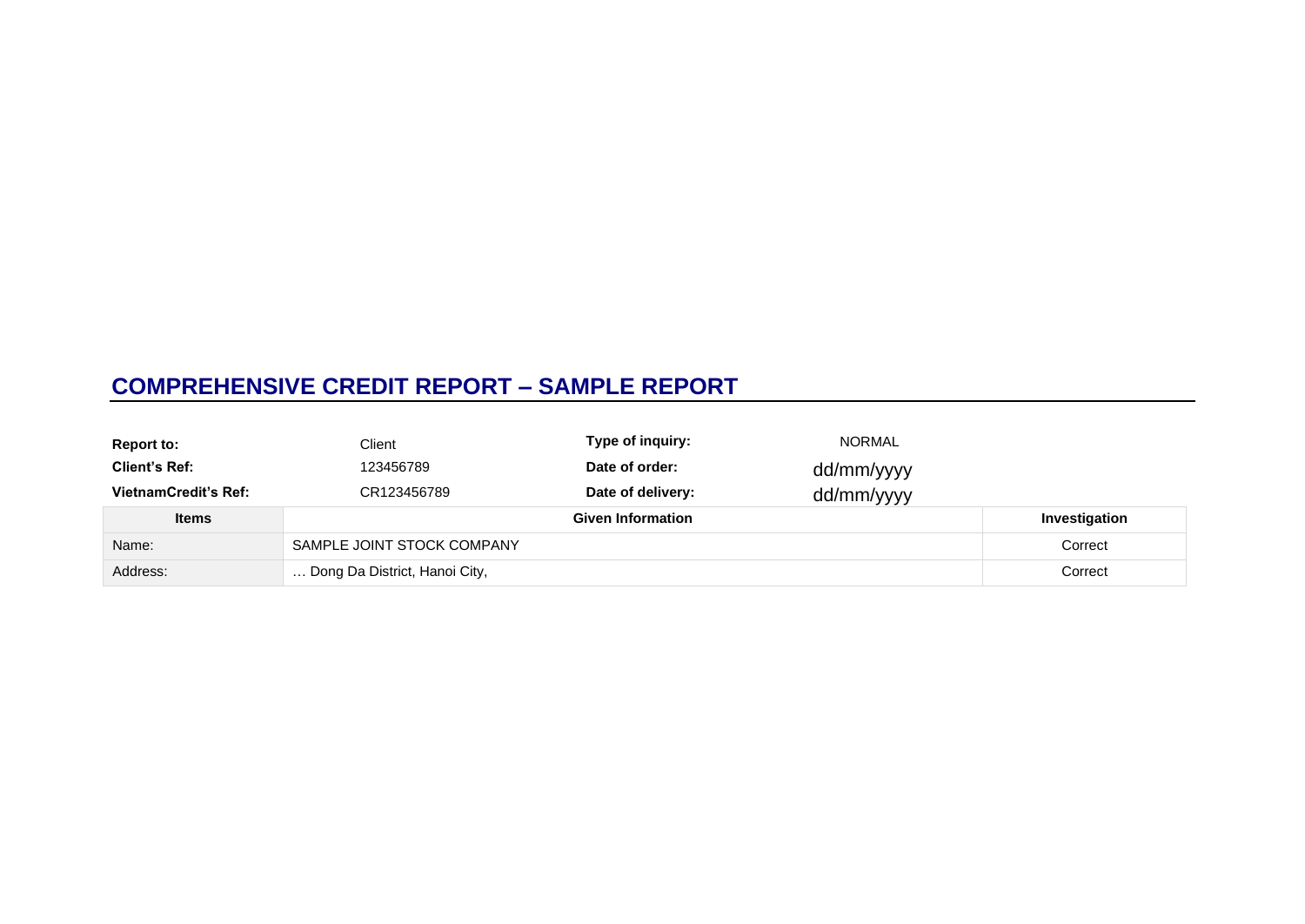## **Report Summary**

| <b>English Name</b>        | <b>SAMPLE JOINT STOCK COMPANY</b>                                                                                                                             |                          |  |
|----------------------------|---------------------------------------------------------------------------------------------------------------------------------------------------------------|--------------------------|--|
| Business ID No.            | 123456789                                                                                                                                                     |                          |  |
| Date of Registration.      | dd/mm/yyyy                                                                                                                                                    |                          |  |
| <b>Charter Capital</b>     | VND 300,000,000,000                                                                                                                                           |                          |  |
| <b>Status</b>              | Active                                                                                                                                                        |                          |  |
| <b>Total Employees</b>     | 450 (2021)                                                                                                                                                    |                          |  |
| Major shareholder          | Parent company 59%                                                                                                                                            |                          |  |
| <b>Business Line</b>       | The subject's function is trading fuel for aviation field                                                                                                     |                          |  |
| Industry<br>Classification | VSIC: 4661 Wholesale of solid, liquid and gaseous fuels and related products<br>NACE: 46.71 Wholesale of solid, liquid and gaseous fuels and related products |                          |  |
| Sales Trend                | Company: Downtrend                                                                                                                                            | <b>Industry: Uptrend</b> |  |
| Rank                       | Tangible Net Worth: 10/10                                                                                                                                     | Sales: 10/10             |  |
| Scale                      | <b>Extremely Large</b>                                                                                                                                        |                          |  |
| <b>Default Risk</b>        | C - Average: Transaction could be proceeded under periodic monitoring                                                                                         |                          |  |

Established in 2008, the subject has become extremely large company in field of trading fuel for aviation field. Vietnam aviation industry has only two main fuel suppliers, including the subject and Sample company (a subsidiary of Sample Group) The company had developed very well before 2020. However, its business has been affected significantly by COVID 19 disease. Sale and profit after tax of the company decreased by 65.77% and 95.31% respectively in 2020. The epidemic situation is complicated; the Vietnam aviation industry continues to face difficulties in 2021. Therefore, this year will continue to be a difficult year for the subject. In the 2021 Annual General Meeting, the subject aimed to growth 19% of sales comparison with the value in 2020.



| Key Performance Data                  | -/+ | 2020 (Mil VND) |
|---------------------------------------|-----|----------------|
| <b>Net Sales</b>                      | ↓   | 6,080,448      |
| Profit after tax                      | ↓   | 31,811         |
| Tangible Net Worth                    |     | 1,009,969      |
| <b>Working Capital</b>                | ↓   | 574,838        |
| <b>Trade Debts</b>                    | ↓   | 1,298,499      |
| <b>Trade Credits</b>                  | T   | 565,533        |
| <b>Interest Bearing Debts</b>         |     | 981,294        |
|                                       |     |                |
| DSO (days)                            | ↑   | 86             |
| DPO (days)                            |     | 78             |
| DOH (days)                            | ↑   | 41             |
| CCC (days)                            | ↑   | 50             |
| Defensive Interval (days)             | ↑   | 103            |
| <b>Inventory/Monthly Sales</b><br>(%) | ↑   | 1.2            |
| Loans/Total Assets (%)                | ↑   | 36.0           |
| Net Profit Margin (%)                 |     | 0.5            |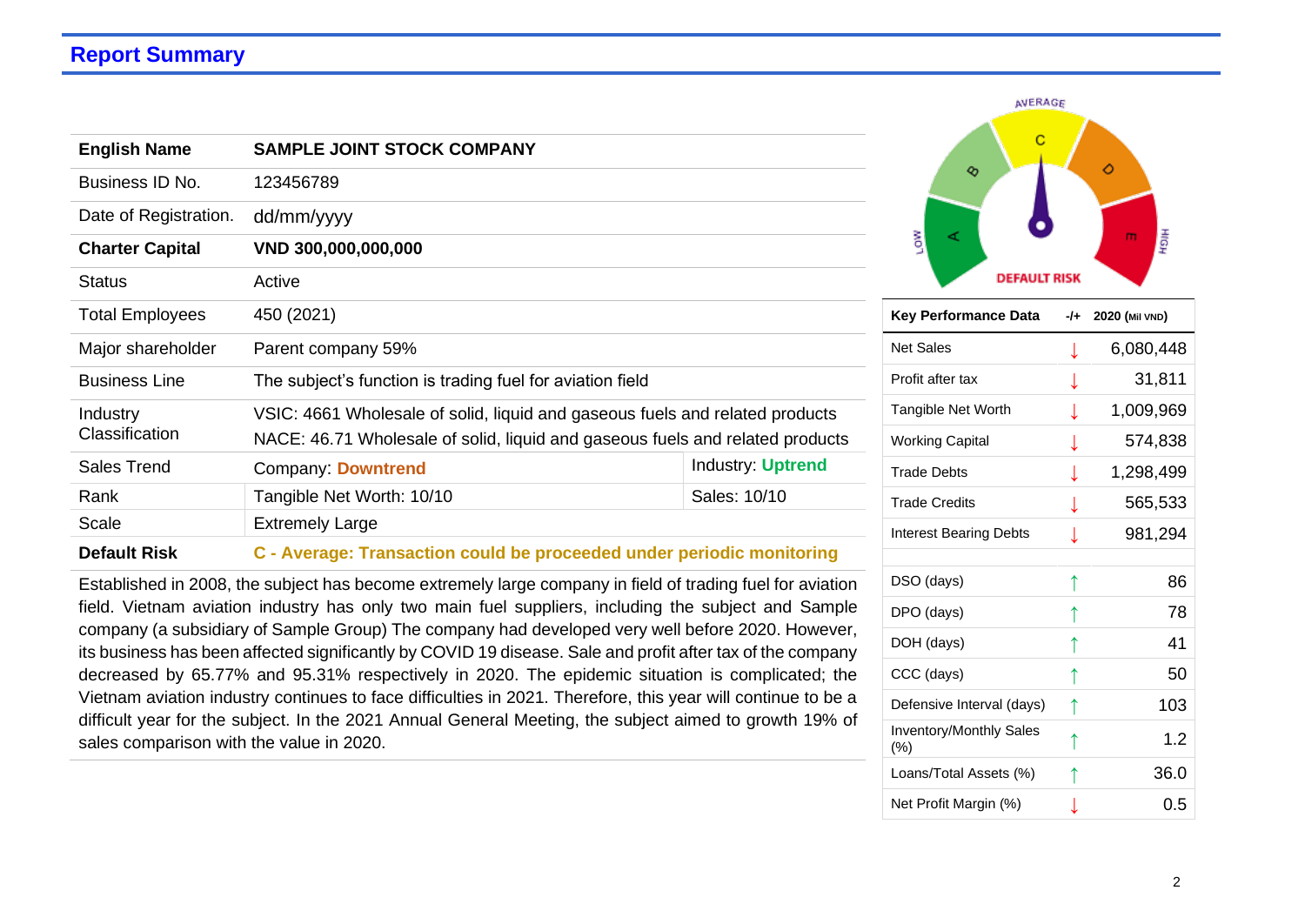# **Company Profile**

| <b>English Name</b>              | <b>SAMPLE JOINT STOCK COMPANY</b>            |
|----------------------------------|----------------------------------------------|
| Vietnamese Name                  | CONG TY CO PHAN SAMPLE                       |
| <b>Abbreviation Name</b>         | SAMPLE., JSC                                 |
| <b>Type of Business</b>          | Joint stock company                          |
| Establishment                    | 2008                                         |
| <b>Business Registration No.</b> | 123456789                                    |
| Date of Registration.            | dd/mm/yyyy                                   |
| Place of Registration.           | Ha Noi Department of Planning and Investment |
| Charter capital                  | VND 300,000,000,000                          |
| Paid-up capital                  | VND 300,000,000,000                          |
| <b>Ownership Status</b>          | Privately held                               |
| Tax code                         | 123456789                                    |
| <b>Total Employees</b>           | 450 (2021)                                   |
| <b>Status</b>                    | Active                                       |

### **Historical Information**

| Date of changes | <b>Changed Items</b>                          |
|-----------------|-----------------------------------------------|
|                 | Former Board of Director:                     |
|                 | General Director: Mr. PHAM VAN THANH          |
| 04 Jun 2018     | Changed to:                                   |
|                 | Mr. NGUYEN VAN HOC                            |
| 11 Jan 2018     | Former Address:                               |
|                 | No. A, Dong Da District, Ha Noi City, Vietnam |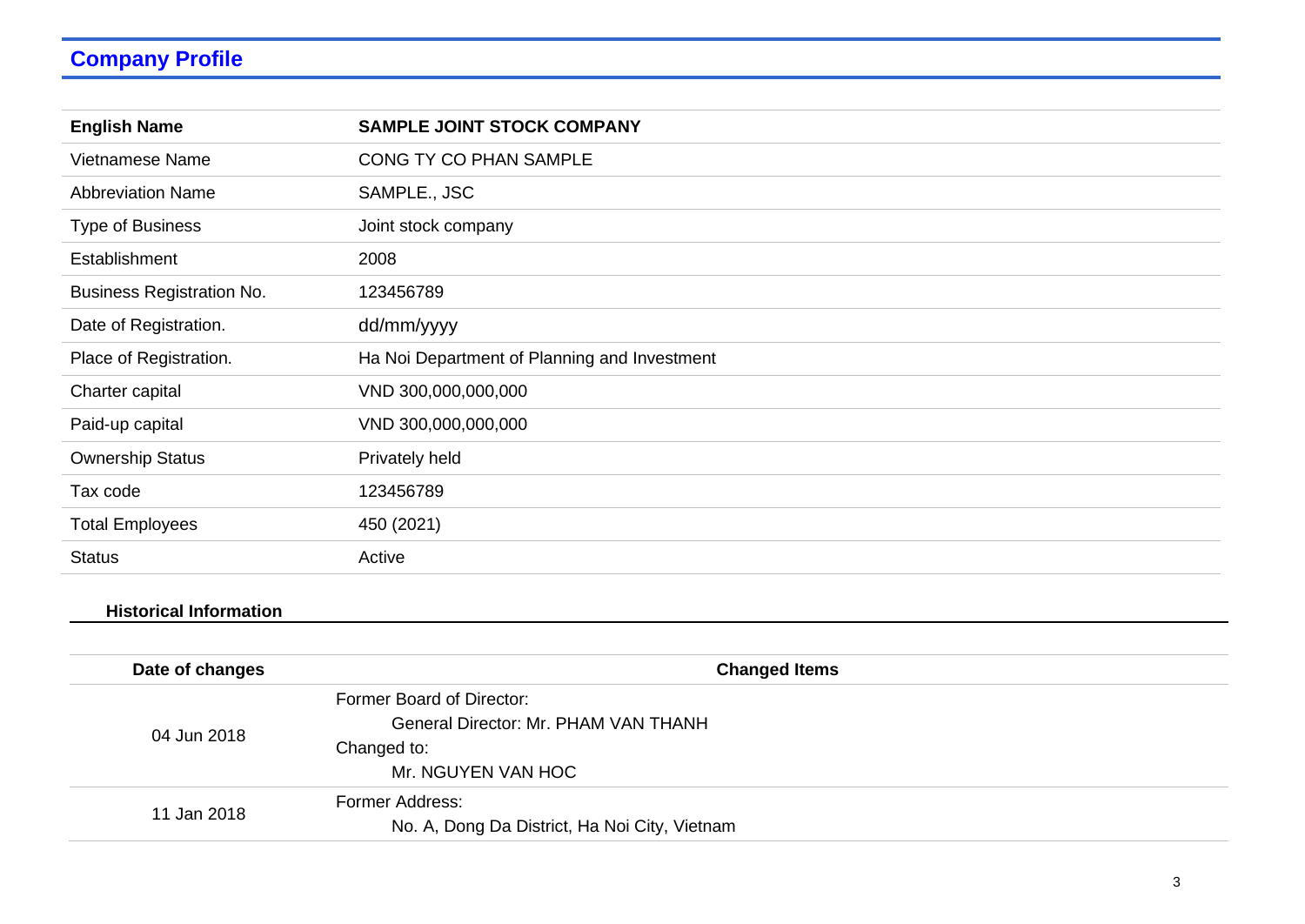|                    | Changed to:<br>No.B, Dong Da District, Ha Noi City, Vietnam                                                    |  |
|--------------------|----------------------------------------------------------------------------------------------------------------|--|
| 23 Dec 2016        | Charter capital increase: 23 Dec 2016<br>From: VND 150,000,000,000 to: VND 300,000,000,000                     |  |
| 04 Feb 2015        | Former Abbreviated Name:<br>SAMPLE A., JSC<br>Changed to:<br>SAMPLE B., JSC                                    |  |
| 14 Dec 2010        | Former Registered English Name:<br>SAMPLE A JOINT STOCK COMPANY<br>Changed to:<br>SAMPLE A JOINT STOCK COMPANY |  |
| 14 Dec 2010        | Former Business Registration No:<br>123456789 (issued on 28 Apr 2008)<br>Changed to:<br>123456789              |  |
| N/A                | Former Board of Director:<br>Chairman: Mr. PHAM DUC THANG<br>Changed to:<br>Mr. PHAM VAN THANH                 |  |
| <b>Locations</b>   |                                                                                                                |  |
|                    |                                                                                                                |  |
| <b>Head Office</b> |                                                                                                                |  |
| Address            | Tay Son Street, Nga Tu So Ward, Dong Da District, Ha Noi City, Vietnam                                         |  |
| Telephone          | (84-24) 123456789                                                                                              |  |
| Fax                | (84-24) 123456789                                                                                              |  |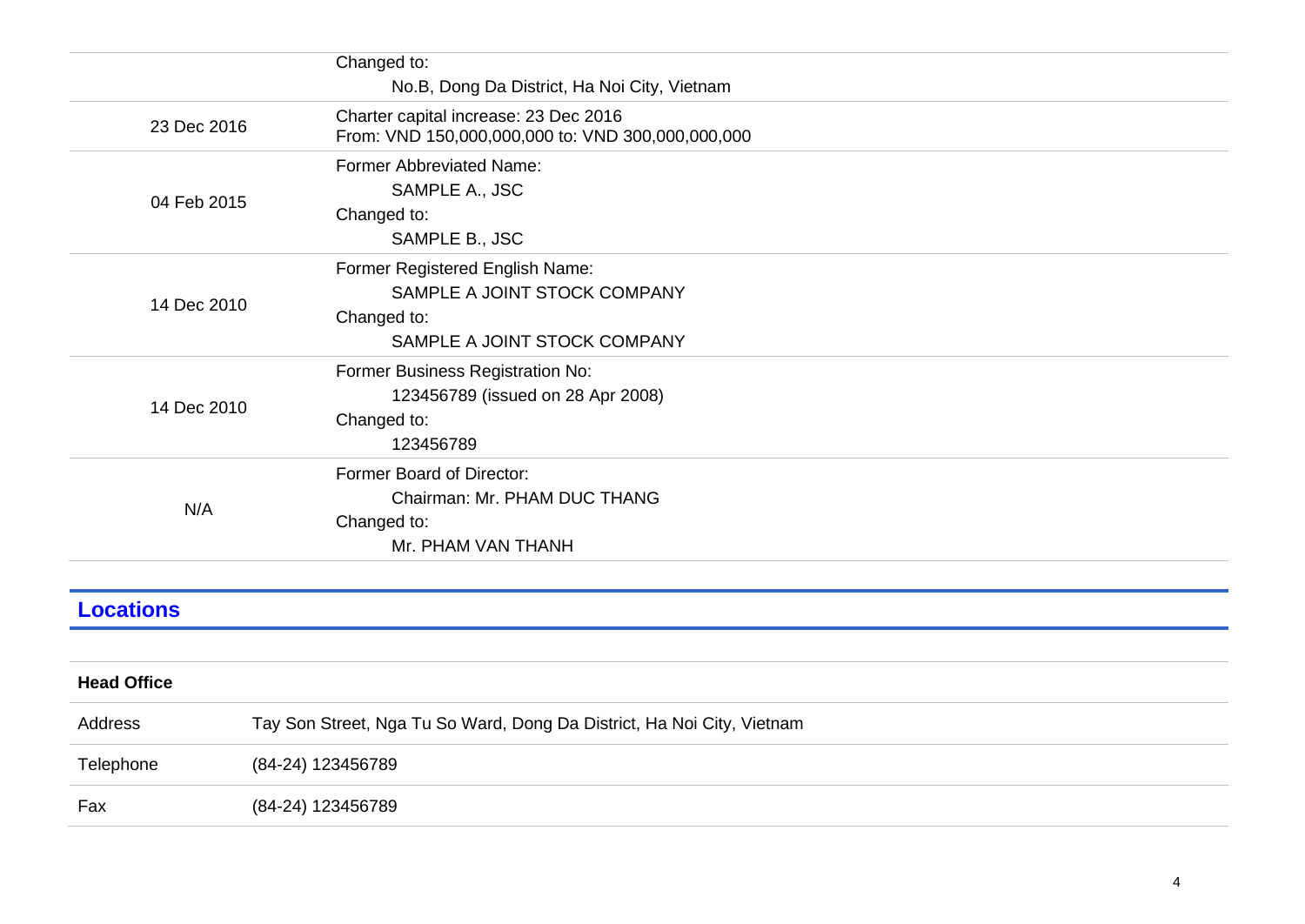| Email                              | order@sample.com.vn                      |
|------------------------------------|------------------------------------------|
| Website                            | https://sample.com.vn                    |
| <b>Branch in Da Nang</b>           |                                          |
| Address                            | Hai Chau District, Da Nang City, Vietnam |
| Telephone                          | (84-236) 123456789                       |
| Fax                                | (84-236) 123456789                       |
| Email                              | dad@sample.com.vn                        |
| * Remark: Tax code: 0123456789-001 |                                          |

# **Subsidiary and Affiliated Company**

*Including affiliate company, associate company, subsidiary company, and other relation if the information is available* 

No Record

# **Management and Directors**

| 1. NAME                  | <b>Mr. PHAM VAN THANH</b>                |
|--------------------------|------------------------------------------|
| Position                 | Chairman                                 |
| <b>Current Residence</b> | Long Bien District, Ha Noi City, Vietnam |
| Nationality              | Vietnamese                               |
| 2. NAME                  | <b>Mr. NGUYEN VAN HOC</b>                |
| Position                 | <b>General Director</b>                  |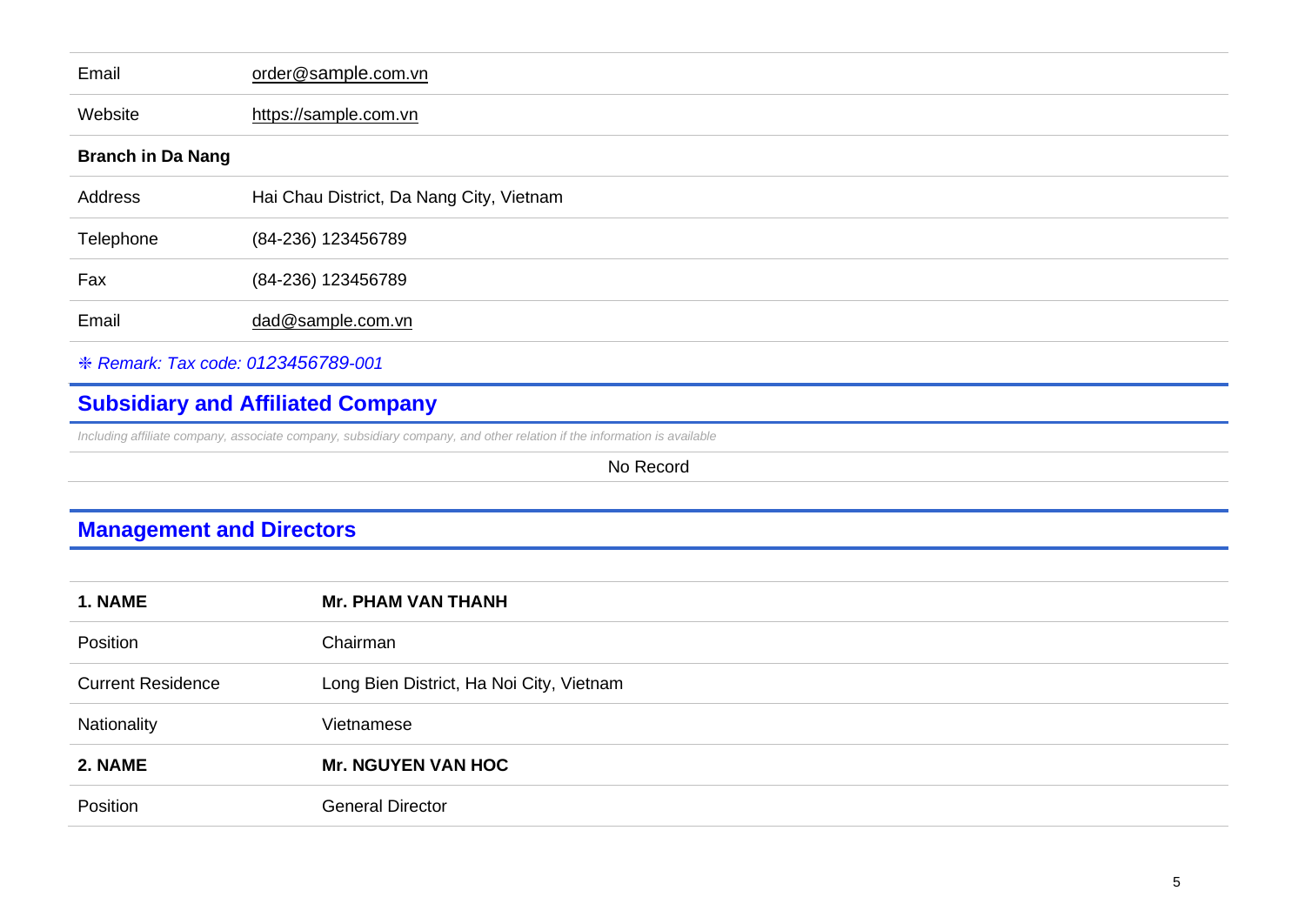| <b>Current Residence</b> | Long Bien District, Ha Noi City, Vietnam |
|--------------------------|------------------------------------------|
| Nationality              | Vietnamese                               |
| 3. NAME                  | <b>Mr. NGUYEN THANH SON</b>              |
| Position                 | <b>Deputy General Director</b>           |
| Nationality              | Vietnamese                               |
| 4. NAME                  | <b>Mr. NGO QUOC TUAN</b>                 |
| Position                 | <b>Deputy General Director</b>           |
| Nationality              | Vietnamese                               |
| 5. NAME                  | <b>Mr. PHAM HUY THONG</b>                |
| Position                 | <b>Deputy General Director</b>           |
| Nationality              | Vietnamese                               |
| 6. NAME                  | <b>Mr. TRAN THANH LONG</b>               |
| Position                 | <b>Deputy General Director</b>           |
| Nationality              | Vietnamese                               |
| 7. NAME                  | <b>Mr. PHAM VAN QUANG</b>                |
| Position                 | <b>Chief Accountant</b>                  |
| Nationality              | Vietnamese                               |
|                          |                                          |

# **Shareholders**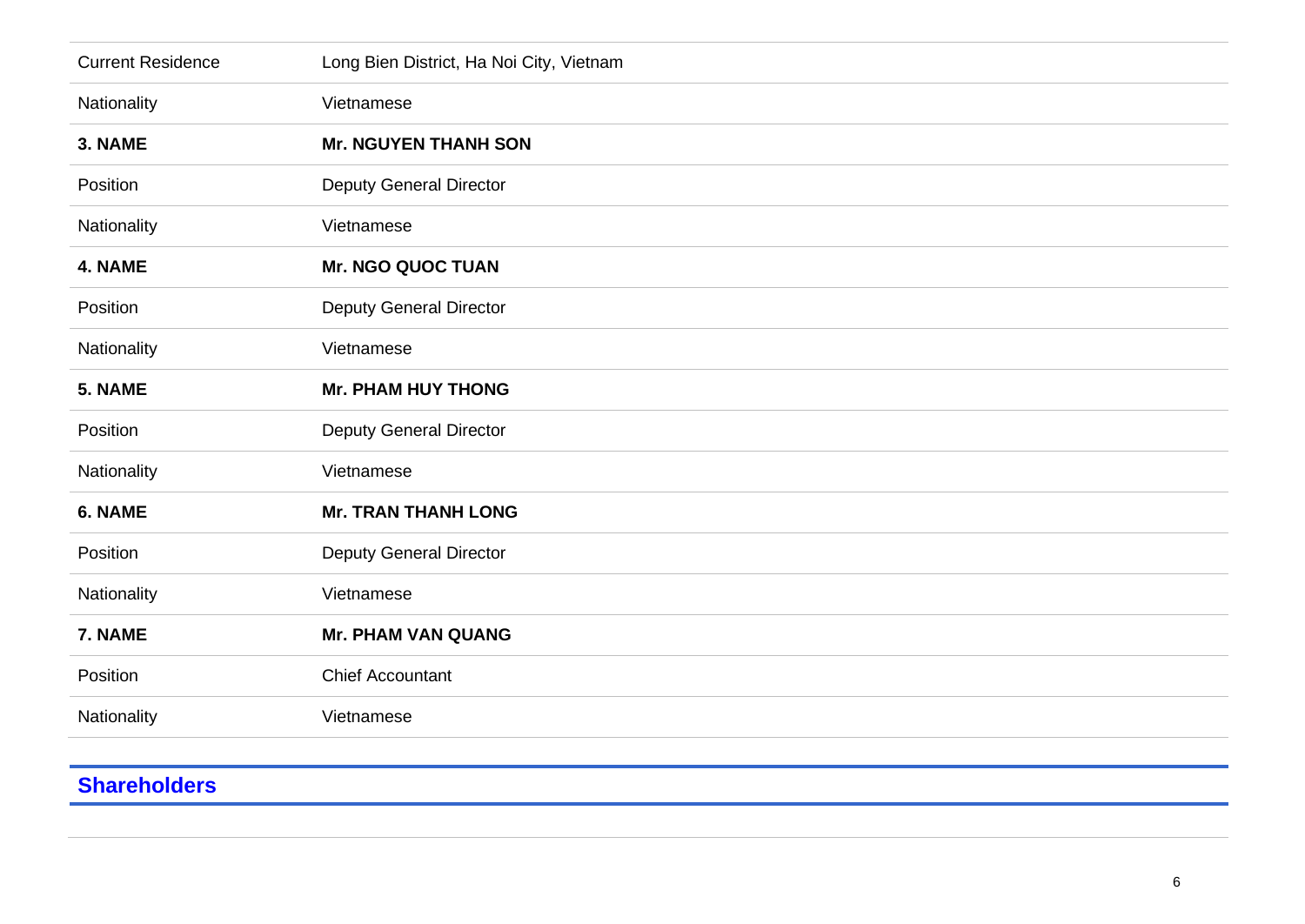| 1. NAME                | <b>SAMPLE GROUP</b>                          |
|------------------------|----------------------------------------------|
| <b>Business ID</b>     | 0123456789                                   |
| Date of Registration   | dd/mm/yyyy                                   |
| Place of Registration  | Ha Noi Department of Planning and Investment |
| <b>Charter Capital</b> | VND 12,938,780,810,000                       |
| Tax code               | 123456789                                    |
| Address                | Dong Da District, Ha Noi City, Vietnam       |
| Tel                    | (84-24) 123456789                            |
| Fax                    | (84-24) 123456789                            |
| Website                | https://www.sample.com.vn                    |
| Value of shares        | VND 177,000,000,000                          |
| Percentage             | 59%                                          |
| 2. NAME                | <b>SAMPLE JOINT STOCK COMPANY</b>            |
| <b>Business ID</b>     | 123456789                                    |
| Date of Registration   | dd/mm/yyyy                                   |
| Place of Registration  | Ha Noi Department of Planning and Investment |
| <b>Charter Capital</b> | VND 1,000,000,000,000                        |
| Tax code               | 123456789                                    |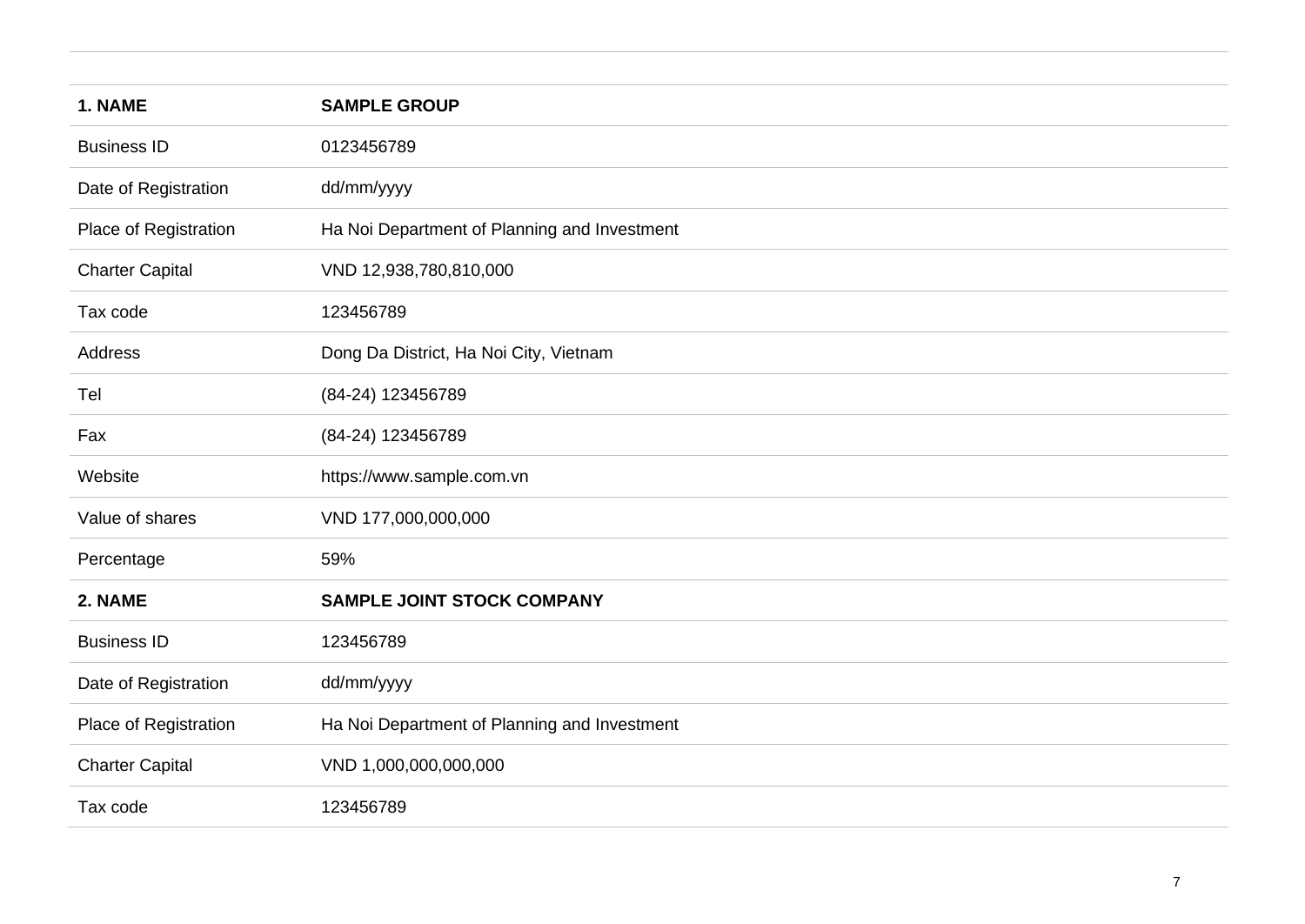| Address         | Hoan Kiem District, Ha Noi City, Vietnam |
|-----------------|------------------------------------------|
| Tel             | (84-24) 37342501                         |
| Website         | http://sample.com.vn                     |
| Value of shares | VND 105,000,000,000                      |
| Percentage      | 41%                                      |
|                 |                                          |

## **Business Operation**

#### **Line of Business**

*Main business activities* 

The subject's function is trading fuel for aviation field

*Registered business activities:*

- Wholesale of solid, liquid and gaseous fuels and related products
- Wholesale of solid, liquid and gaseous fuels and related products
- Manufacture of refined petroleum products
- Warehousing and storage
- Other transportation support activities
- Retail sale of automotive fuel in specialized stores
- Wholesale of other machinery and equipment n.e.c
- Freight transport by road
- Other business support service activities n.e.c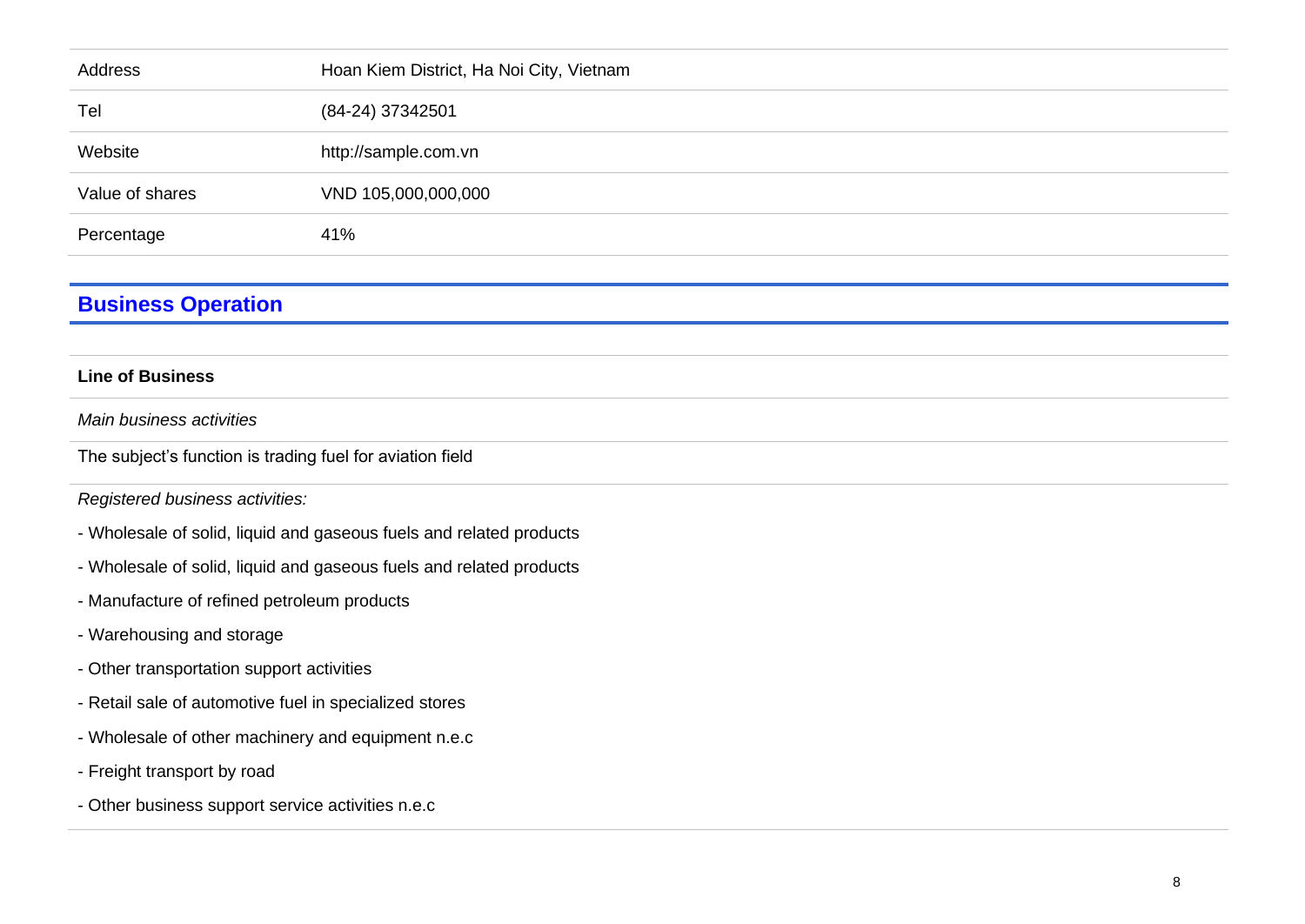- Real estate activities with own or leased property
- Renting and leasing of motor vehicles

# **Import/Purchasing •** Products: Fuel

**•** Markets: Singapore

#### **Export/Sales**

The subject exports petroleum to Cambodia by sea. Formerly, the subject also had a system of agencies in 45 airports in Asia such as: China, South Korea, Thailand, Taiwan, Singapore, Myanmar, Japan, Hong Kong, India, etc through its partners. However, due to Covid-19 pandemic, number of agencies has been narrowed (approximately 50-60%) in comparison with amount before Covid-19 happened.

## **Credit Limit**

| <b>Credit limit</b><br>rınn.<br>recommenga | ิวคว<br>` 2∩∠ |
|--------------------------------------------|---------------|
|                                            |               |

※ *Remark (\*):Credit limit recommendation is calculated using the latest financial figure (Cost of goods sold basis) and considering other material factors. It is for reference purpose only.*

## **Industry Information**

#### **Economic Indicator:**

|                                                | 2020   | 2019   | 2018   | 2017   |
|------------------------------------------------|--------|--------|--------|--------|
| Population (Millions)                          | 97.58  | 96.48  | 94.67  | 93.70  |
| Gross Domestic Products (USD billions)         | 271.17 | 260.10 | 240.50 | 223.80 |
| GDP Per Capita (USD/person/year)               | 2,779  | 2,695  | 2,587  | 2,385  |
| GDP Growth (%)                                 | 2.91   | 7.02   | 7.08   | 6.81   |
| - Agriculture, Forestry and Fishing Growth (%) | 2.68   | 2.01   | 3.67   | 2.90   |
| - Industry and Construction Growth (%)         | 3.98   | 8.90   | 8.85   | 8.00   |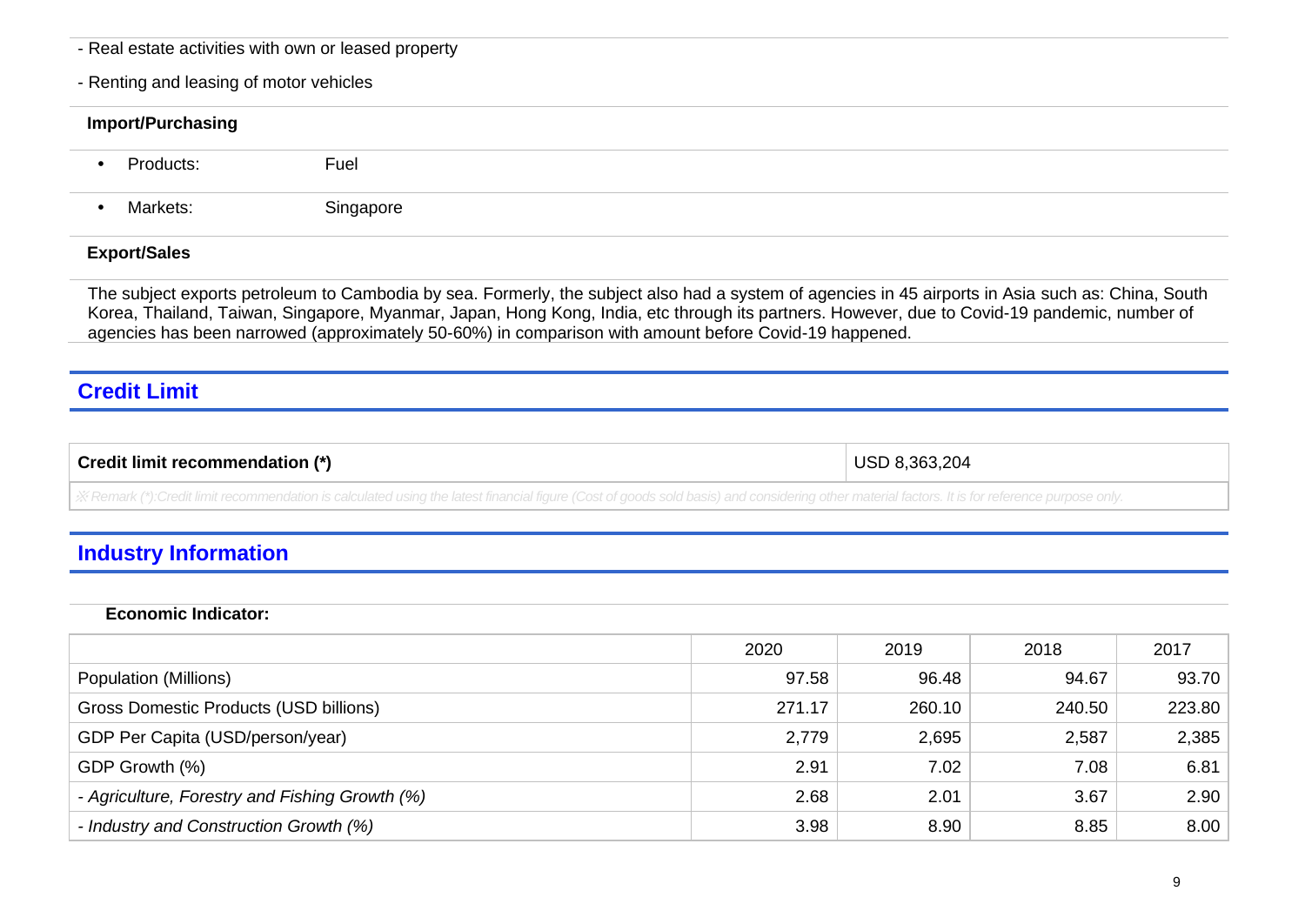| rowth (%)<br>and<br>:anncae<br>rod<br>.<br>' Iduc<br>$\cdot$<br>,,,,,,, | -34. | $\sim$<br>. .<br>. .<br>.∪ | 02 7<br>1.03 | $\overline{\phantom{a}}$<br>,,, |
|-------------------------------------------------------------------------|------|----------------------------|--------------|---------------------------------|
|-------------------------------------------------------------------------|------|----------------------------|--------------|---------------------------------|

| <b>Industry Profile:</b> |                                                                   |
|--------------------------|-------------------------------------------------------------------|
| Name of Industry         | Wholesale of solid, liquid and gaseous fuels and related products |
| VSIC Code                | 4661                                                              |
| Number of Company        | 6,627                                                             |
| Number of Employee       | 90,452                                                            |

## **Industry Financial Data (VND):**

| Items                       | <b>CAGR</b>              | 2019            | 2018            | 2017            | 2016           | 2015           |
|-----------------------------|--------------------------|-----------------|-----------------|-----------------|----------------|----------------|
| Total Assets in Average     | 54.05%                   | 68,846,077,798  | 63,730,858,086  | 49,564,728,545  | 15,717,849,820 | 12,223,634,708 |
| Owner's Equity in Average   | 50.28%                   | 18,436,417,391  | 16,898,648,682  | 14,221,349,617  | 4,652,622,006  | 3,614,383,699  |
| Sales in Average            | 56.99%                   | 165,438,322,733 | 155,331,728,354 | 106,564,908,961 | 31,895,128,943 | 27,239,315,316 |
| Profit after Tax in Average | $\overline{\phantom{a}}$ | 642,074,411     | 629,935,290     | 696,490,719     | $-6,354,469$   | -39,634,433    |

## **Top 10 companies in the same industry:**

| Company Name                                                                            | Employee | Net Sales (VND)     | EBITDA (VND)      |
|-----------------------------------------------------------------------------------------|----------|---------------------|-------------------|
| <b>VIETNAM NATIONAL PETROLEUM GROUP</b>                                                 | 24,300   | 189,603,525,406,879 | 8,469,464,533,462 |
| PETROVIETNAM OIL CORPORATION                                                            | 686      | 79,860,987,326,803  | 992,938,698,651   |
| DONG THAP PETROLEUM TRADING IMPORT EXPORT JOINT STOCK COMPANY                           | 236      | 17,918,195,658,072  | 440,452,377,426   |
| VIETNAM AIR PETROL COMPANY LIMITED (SKYPEC)                                             | 1,300    | 29,259,473,904,878  | 748,737,680,875   |
| (Translated) AREA 2 PETROLEUM ONE MEMBER LIMITED LIABILITY COMPANY                      | 2,000    | 17,351,136,167,627  | 402,911,460,509   |
| (Translated) AREA 1  PETROLEUM COMPANY - ONE MEMBER LIMITED LIABILITY<br><b>COMPANY</b> | 1,800    | 16,689,826,078,961  | 225,926,732,572   |
| PETROLIMEX QUANGNINH CO., LTD                                                           | 1,611    | 13,169,592,448,019  | 444,356,028,396   |
| HAI LINH COMPANY LIMITED                                                                | 400      | 18,879,693,914,525  | 538,546,543,758   |
| PETROLIMEX AVIATION FUEL JOINT STOCK COMPANY                                            | 450      | 17,761,518,460,192  | 951,585,064,533   |
| HAI HA WATERWAY TRANSPORT COMPANY LIMITED                                               | 200      | 15,806,916,482,821  | 6,620,147,466     |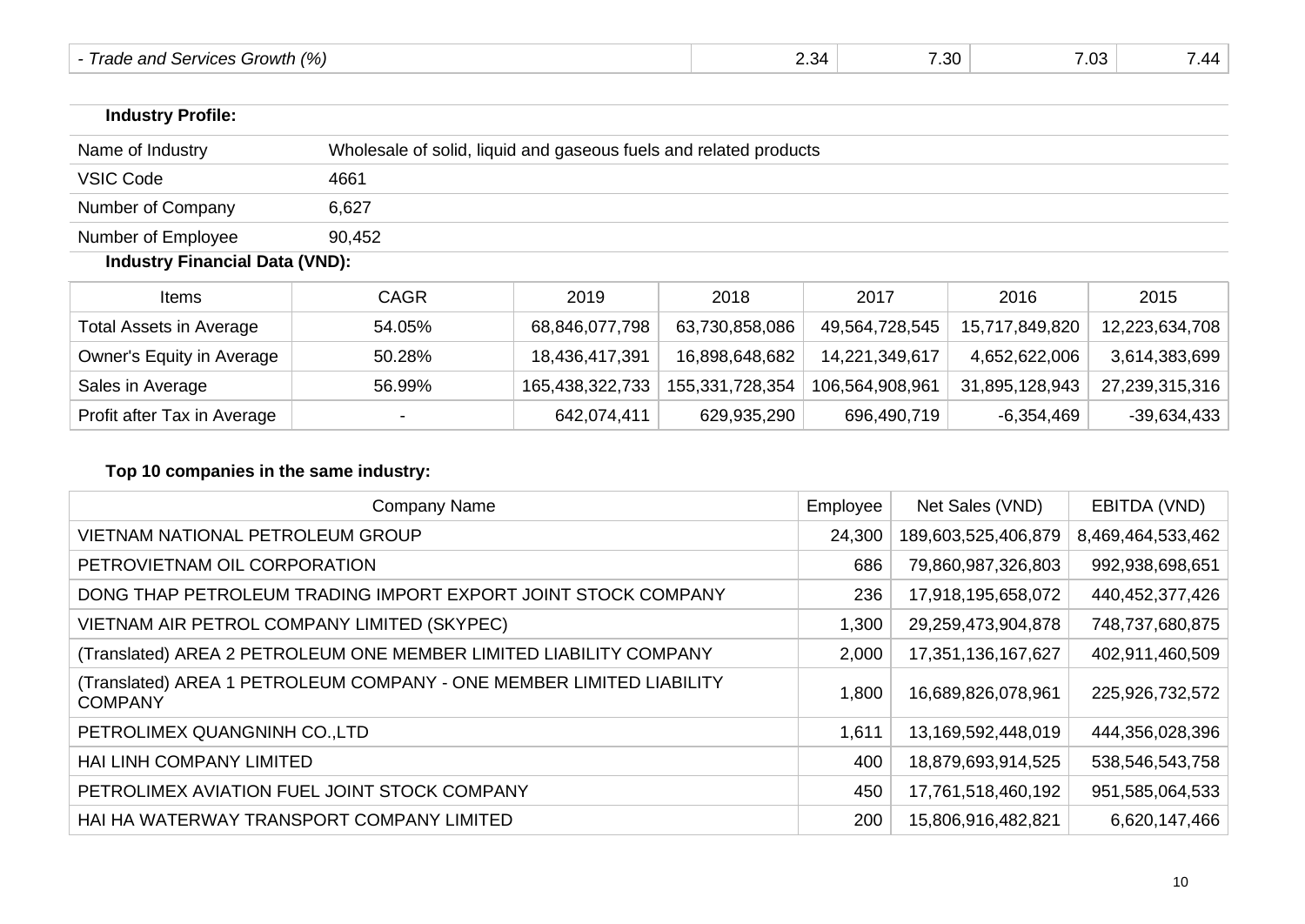#### **Competitor Analysis:**

| Company Name                                                                    | Employee | Net Sales<br>(Mil VND) | <b>EBITDA</b><br>(Mil VND) | <b>EBITDA</b><br>Margin (%) | <b>ROA</b> (%) | <b>ROE</b> (%) | L/TA(%) | Debt to<br>Equity (%) | <b>EBIT</b><br>Interest<br>Coverage | Free OCF<br>to Debt |
|---------------------------------------------------------------------------------|----------|------------------------|----------------------------|-----------------------------|----------------|----------------|---------|-----------------------|-------------------------------------|---------------------|
| VIETNAM NATIONAL PETROLEUM GROUP                                                | 24,300   | 189,603,525            | 8,469,465                  | 4.47                        | 8.18           | 19.08          | 58.03   | 59.40                 | 8.14                                | 0.12                |
| PETROVIETNAM OIL CORPORATION                                                    | 686      | 79,860,987             | 992,939                    | 1.24                        | 1.07           | 3.22           | 58.94   | 45.11                 | 3.11                                | $-0.42$             |
| DONG THAP PETROLEUM TRADING IMPORT EXPORT<br>JOINT STOCK COMPANY                | 236      | 17,918,196             | 440,452                    | 2.46                        | 1.68           | 9.82           | 83.00   | 362.08                | 1.60                                | $-0.15$             |
| VIETNAM AIR PETROL COMPANY LIMITED (SKYPEC)                                     | 1,300    | 29,259,474             | 748,738                    | 2.56                        | 10.83          | 48.47          | 76.32   | 83.57                 | 16.04                               | 0.57                |
| THANH LE CORPORATION                                                            | 849      | 13,111,155             | 412,500                    | 3.15                        | 2.58           | 3.42           | 68.88   | 166.00                | 1.77                                | $-0.66$             |
| (Translated) AREA 2 PETROLEUM ONE MEMBER LIMITED<br><b>LIABILITY COMPANY</b>    | 2,000    | 17,351,136             | 402,911                    | 2.32                        | 10.24          | 25.10          | 59.47   | 0.00                  | 28.96                               | 75.67               |
| (Translated) AREA 1 PETROLEUM COMPANY - ONE MEMBER<br>LIMITED LIABILITY COMPANY | 1,800    | 16,689,826             | 225,927                    | 1.35                        | 16.87          | 45.54          | 65.21   | 0.00                  | 0.00                                | 31.52               |
| PETROLIMEX QUANGNINH CO., LTD                                                   | 1,611    | 13,169,592             | 444,356                    | 3.37                        | 9.03           | 25.39          | 52.17   | 0.00                  | 0.00                                | 24.04               |
| <b>HAI LINH COMPANY LIMITED</b>                                                 | 400      | 18,879,694             | 338,921                    | 1.80                        | 0.00           | 3.56           | 88.10   | 427.37                | 1.75                                | $-0.27$             |
| PETROLIMEX AVIATION FUEL JOINT STOCK COMPANY                                    | 450      | 17,761,518             | 951,585                    | 5.36                        | 16.41          | 57.86          | 70.86   | 79.93                 | 32.74                               | 0.64                |
| HAI HA WATERWAY TRANSPORT COMPANY LIMITED                                       | 200      | 15,806,916             | $-60,003$                  | $-0.38$                     | $-2.36$        | 0.00           | 108.39  | $-253.63$             | $-1.34$                             | 1.14                |

*Remark Competitor Analysis: (\*) Comparing by Net sales in 2019 of the industry*

# **Negative Payment Records and Banking Information**

#### **Negative Payment Records:**

Total outstanding tax liabilities as at 31 Mar 2021: (VND) 0

#### *Outstanding accumulated tax liabilities records (VND)*

| 31 Mar 2020 | 30 Apr 2020 | 30 Jun 2020 | 31 Jul 2020 | 31 Aug 2020 | $\vert$ 30 Sep 2020 | 30 Nov 2020                           | 31 Dec 2020 | 31 Mar 2021 |
|-------------|-------------|-------------|-------------|-------------|---------------------|---------------------------------------|-------------|-------------|
|             |             | 43,817,342  | 43,817,342  |             |                     | $0$   144,311,641,583   1,409,675,315 |             | 0           |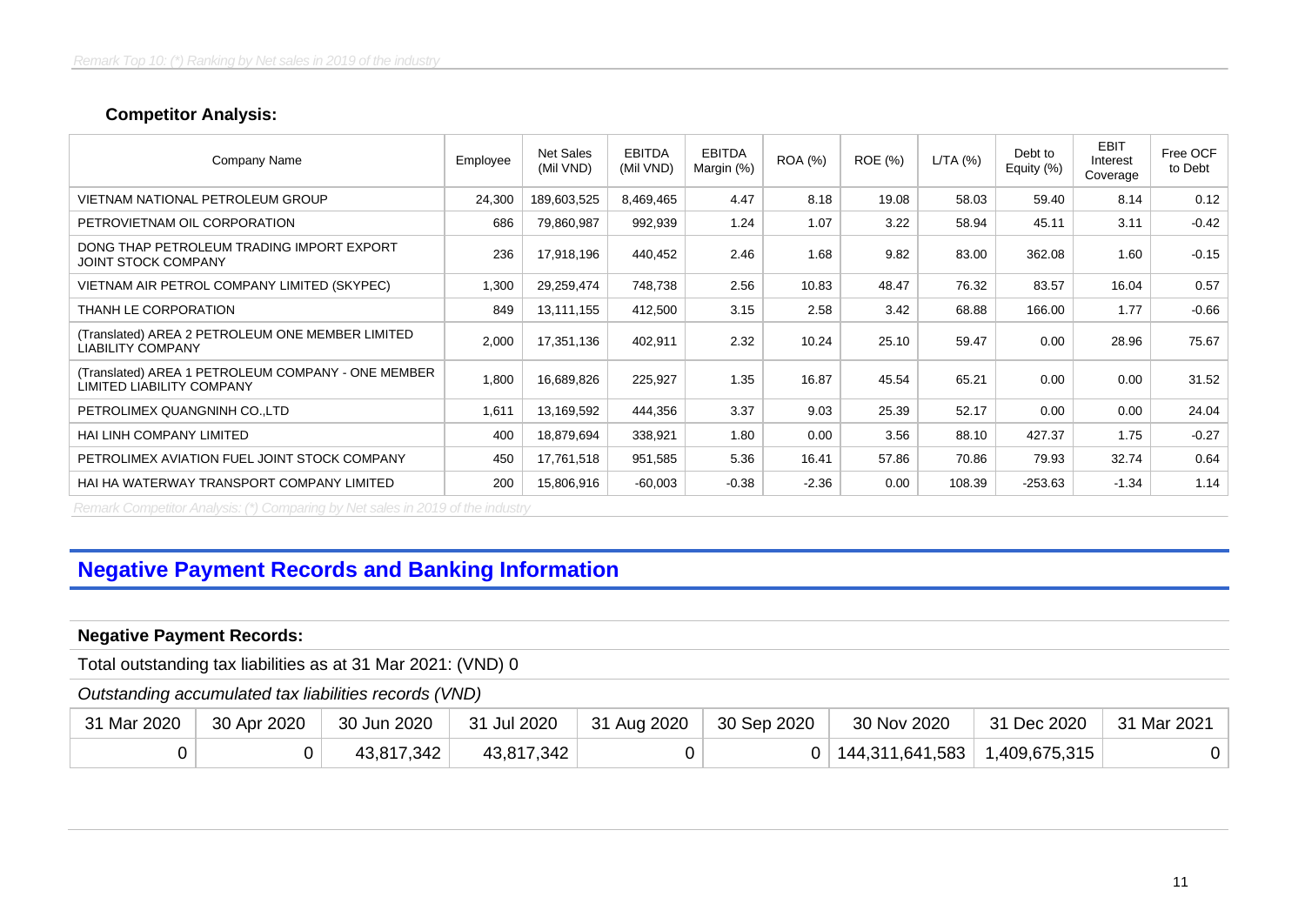#### **Bankers**

| <b>1. MILITARY COMMERCIAL JOINT STOCK BANK HAI BA TRUNG BRANCH</b> |                                                                                                 |  |  |  |  |  |
|--------------------------------------------------------------------|-------------------------------------------------------------------------------------------------|--|--|--|--|--|
| Address                                                            | No. 29, Le Dai Hanh Street, Le Dai Hanh Ward, Hai Ba Trung District, Ha Noi City, Vietnam       |  |  |  |  |  |
| Telephone                                                          | (84-24) 3974 7100                                                                               |  |  |  |  |  |
| Fax                                                                | (84-24) 3974 7104                                                                               |  |  |  |  |  |
|                                                                    | 2. PETROLIMEX GROUP COMMERCIAL JOINT STOCK BANK HA NOI BRANCH                                   |  |  |  |  |  |
| Address                                                            | Floors 1+2, No. 179, Hang Bong Street, Hang Bong Ward, Hoan Kiem District, Ha Noi City, Vietnam |  |  |  |  |  |
| Telephone                                                          | (84-24) 3936 9490                                                                               |  |  |  |  |  |
|                                                                    |                                                                                                 |  |  |  |  |  |

## **Litigation Records and Negative News**

| <b>Court Cases &amp; Administrative sanctions</b> |           |                  |           |               |  |  |  |  |
|---------------------------------------------------|-----------|------------------|-----------|---------------|--|--|--|--|
| Date of Acceptance                                | Case type | <b>Plaintiff</b> | Defendant | <b>Status</b> |  |  |  |  |
| No Record                                         | No Record | No Record        | No Record | No Record     |  |  |  |  |

#### **News**

30% reduction of fuel tax by the end of 2021 to save the aviation industry.

https://vietnamnet.vn/vn/thoi-su/quoc-hoi/giam-30-thue-nhien-lieu-bay-het-nam-2021-cuu-lo-nganh-hang-khong-696393.html

Record date: 10 Dec 2020

Briefing: On August 28, 2020, Vice Chairman of People's Committee of Kien Giang Province - Mr. Nguyen Duc Chin signed to issue Decision No. 2025 / QD-UBND, approving the receipt of funding (02 ambulances) sponsored by Petrolimex Aviation Fuel Joint Stock Company for the Medical Centers of Kien Luong District and Giang Thanh District.

Source: [https://vpubnd.kiengiang.gov.vn/Trang/TinTuc/ChiTiet.aspx?nid=5561&chuyenmuc=122.](https://vpubnd.kiengiang.gov.vn/Trang/TinTuc/ChiTiet.aspx?nid=5561&chuyenmuc=122) Record date: 31 Aug 2020

Briefing: Sample., JSC has made a positive contribution to the overall achievement of Petrolimex

Source: [http://tapchicongthuong.vn/bai-viet/petrolimex-aviation-da-co-su-dong-gop-tich-cuc-vao-thanh-tich-chung-cua-petrolimex-59249.htm.](http://tapchicongthuong.vn/bai-viet/petrolimex-aviation-da-co-su-dong-gop-tich-cuc-vao-thanh-tich-chung-cua-petrolimex-59249.htm) Record date: 10 Jan 2019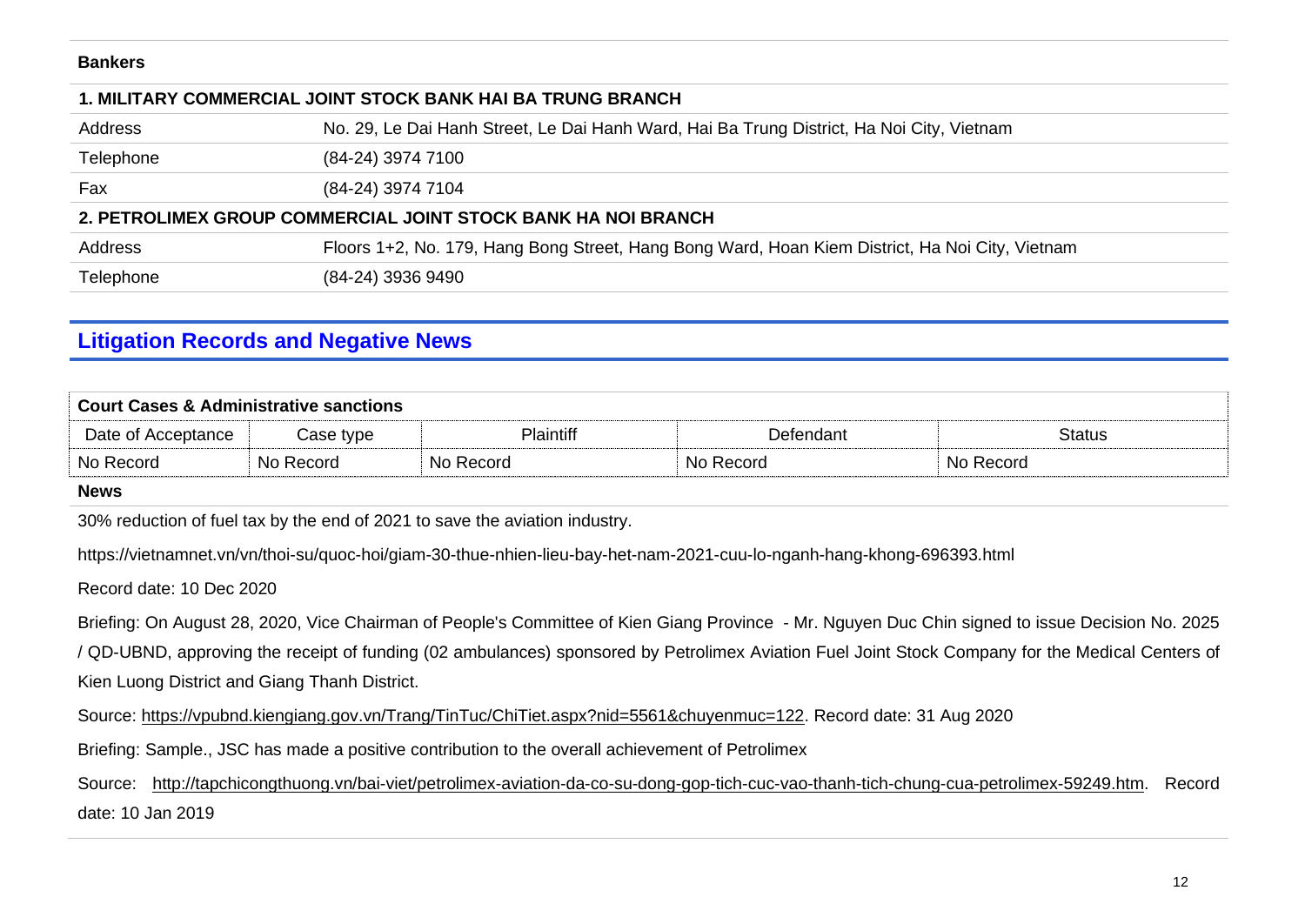Briefing: Sample., JSC will provide fuel at all Vietnamese airports

Source: [http://nangluongsachvietnam.vn/d6/vi-VN/news/Petrolimex-Aviation-se-cung-cap-nhien-lieu-tai-tat-ca-cac-san-bay-Viet-Nam-6-13-3374.](http://nangluongsachvietnam.vn/d6/vi-VN/news/Petrolimex-Aviation-se-cung-cap-nhien-lieu-tai-tat-ca-cac-san-bay-Viet-Nam-6-13-3374) Record date: 22 Nov 2018

Briefing: Sample., JSC received Third Class Labor Medal

On the morning of April 26, in Hanoi, Sample., JSC solemnly held a ceremony to receive the Third-class Labor Medal and celebrate the 10th anniversary of establishment (28 April 2008 - 28 April 2018).

Source:

<https://nhandan.com.vn/tin-tuc-kinh-te/petrolimex-aviation-don-nhan-huan-chuong-lao-dong-hang-ba-322549/>

[https://www.petrolimex.com.vn/nd/bao-chi-viet-ve-petrolimex-va-xang-dau/cong-ty-co-phan-nhien-lieu-bay-petrolimex-ky-niem-10-nam-thanh-lap-va-](https://www.petrolimex.com.vn/nd/bao-chi-viet-ve-petrolimex-va-xang-dau/cong-ty-co-phan-nhien-lieu-bay-petrolimex-ky-niem-10-nam-thanh-lap-va-don-nhan-huan-chuong-lao-dong-hang-ba.html)

[don-nhan-huan-chuong-lao-dong-hang-ba.html.](https://www.petrolimex.com.vn/nd/bao-chi-viet-ve-petrolimex-va-xang-dau/cong-ty-co-phan-nhien-lieu-bay-petrolimex-ky-niem-10-nam-thanh-lap-va-don-nhan-huan-chuong-lao-dong-hang-ba.html) Record date: 26 Apr 2018

#### **Negative News**

The number of flights of Vietnamese airlines fell sharply.

https://danviet.vn/so-chuyen-bay-cua-cac-hang-hang-khong-viet-nam-giam-manh-502021194112824465.htm

Record date: 19 Apr 2021

## **Financial Data**

Financially, there was a significant rise in sales over the 2016-2019 period to reach VND 17,762 billion in 2019. However, it plummeted by 65.77% in 2020, compared to the previous year. This came from the fact that the aviation industry has been affected seriously by Covid-19 pandemic since early 2020. According to a statistic, in 2020, five Vietnamese airlines exploited just 216,597 flights in total, decreased by 33.7% against 2019. There were only 3,758,400 international passengers to Vietnam within the seven first months of 2020, decreased by 61.6% compared to the same period last year. Thus, it made a sudden airlines' fuel consumption reduction in 2020. With this reduction in sales, the subject could not optimize costs, which led to a strong fall in net income (by 95.31% against 2019).

From cash flow perspective, a large decline in earnings and trade credits made operating cash flow become huge negative, which shrank ending cash and cash equivalent considerably. Therefore, ability to meet short-term obligations was limited, which was illustrated clearly by a strong decrease in the ratio of EBIT interest coverage. We suppose that the subject will need much time to recover in the complex Covid disease context like now.

❖ Financial Data: Summary of Financial Statements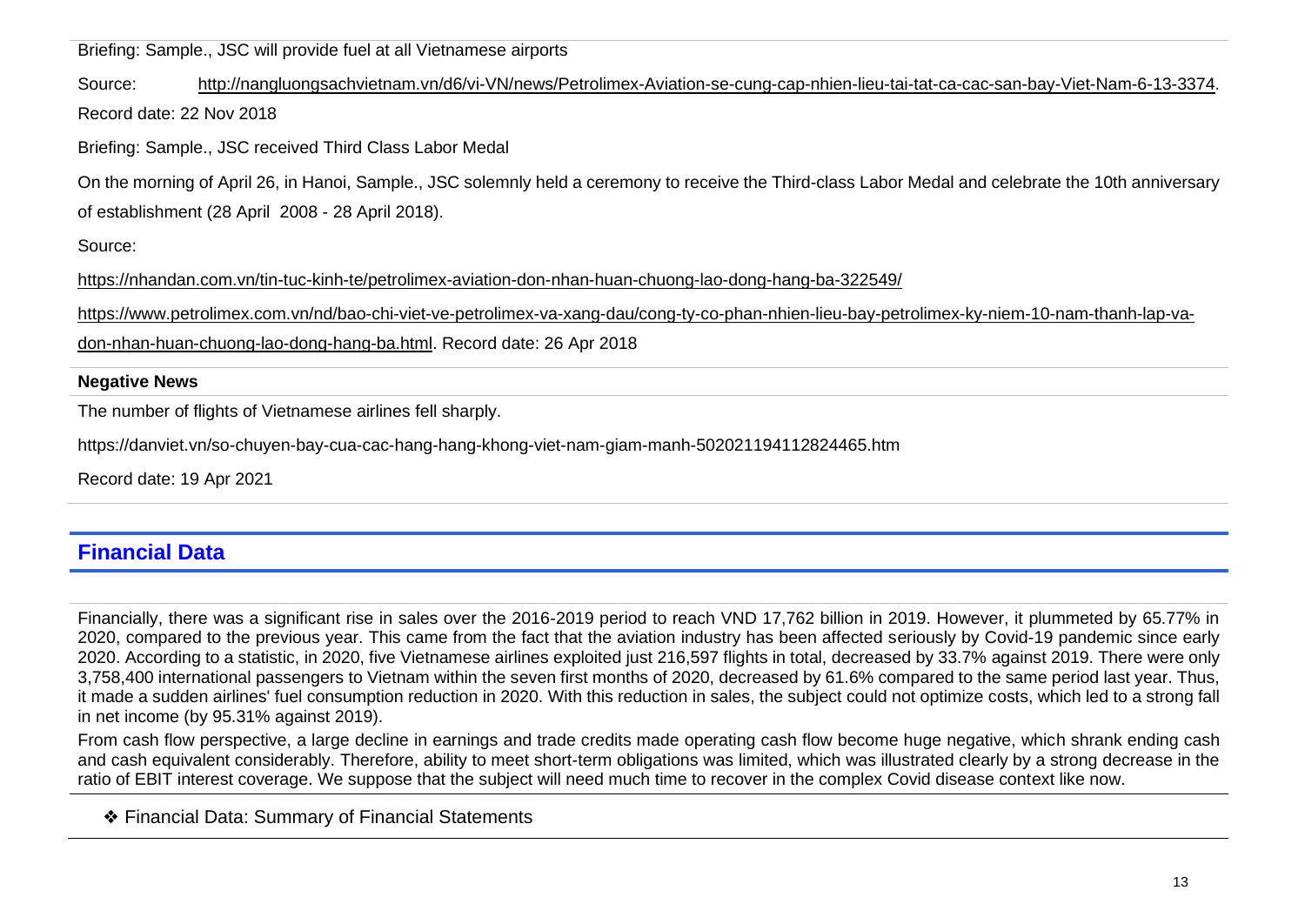|                                   |                         |           |                         |           |                         | Unit: VND |  |
|-----------------------------------|-------------------------|-----------|-------------------------|-----------|-------------------------|-----------|--|
| <b>FYE</b>                        | FYE 31 Dec 2020         |           | FYE 31 Dec 2019         |           | FYE 31 Dec 2018         |           |  |
| <b>Items</b>                      | <b>Amount</b>           | $yoy +/-$ | <b>Amount</b>           | $yoy +/-$ | <b>Amount</b>           | $yoy +/-$ |  |
| <b>Current Assets</b>             | 2,284,605,400,264       | $-44.11%$ | 4,087,597,823,472       | $-0.54%$  | 4,109,638,237,809       | 42.06%    |  |
|                                   | 83.71%                  |           | 90.38%                  |           | 90.85%                  |           |  |
| Cash and equivalents              | 396,880,750,180         | -78.08%   | 1,810,539,187,609       | 10.93%    | 1,632,178,607,367       | 4.55%     |  |
|                                   | 14.54%                  |           | 40.03%                  |           | 36.08%                  |           |  |
| Short-term marketable investments | $\mathbf 0$             |           | $\Omega$                |           | $\mathbf{0}$            |           |  |
|                                   | 0.00%                   |           | 0.00%                   |           | 0.00%                   |           |  |
| Trade debts                       | 1,298,498,823,576       | $-17.95%$ | 1,582,538,947,623       | 6.49%     | 1,486,156,026,872       | 95.98%    |  |
|                                   | 47.58%                  |           | 34.99%                  |           | 32.85%                  |           |  |
| Inventories                       | 569,385,744,796         | $-14.19%$ | 663,545,752,301         | $-24.92%$ | 883,840,292,660         | 88.82%    |  |
|                                   | 20.86%                  |           | 14.67%                  |           | 19.54%                  |           |  |
| <b>Other Current Assets</b>       | 19,840,081,712          | $-35.95%$ | 30,973,935,939          | $-71.18%$ | 107,463,310,910         | 1.89%     |  |
|                                   | 0.73%                   |           | 0.68%                   |           | 2.38%                   |           |  |
| <b>Non- Current Assets</b>        | 444,571,651,244         | 2.20%     | 435,018,279,443         | 5.07%     | 414,024,876,499         | 6.03%     |  |
|                                   | 16.29%                  |           | 9.62%                   |           | 9.15%                   |           |  |
| Property, plant, and equipment    | 387,379,632,435         | 5.71%     | 366,446,948,087         | 5.26%     | 348,123,998,592         | $-2.08%$  |  |
|                                   | 14.19%                  |           | 8.10%                   |           | 7.70%                   |           |  |
| Investment property               | $\mathbf 0$             |           | $\mathbf 0$             |           | $\mathbf 0$             |           |  |
|                                   | 0.00%                   |           | 0.00%                   |           | 0.00%                   |           |  |
| Long-term investments             | 10,000,000,000          | 0.00%     | 10,000,000,000          | 0.00%     | 10,000,000,000          | 0.00%     |  |
|                                   | 0.37%<br>47,192,018,809 |           | 0.22%<br>58,571,331,356 |           | 0.22%<br>55,900,877,907 |           |  |
| <b>Other Non- Current Assets</b>  | 1.73%                   | $-19.43%$ | 1.30%                   | 4.78%     | 1.24%                   | 123.87%   |  |
|                                   | 2,729,177,051,508       |           | 4,522,616,102,915       |           | 4,523,663,114,308       |           |  |
| <b>Total Assets</b>               | 100.00%                 | $-39.65%$ | 100.00%                 | $-0.02%$  | 100.00%                 | 37.77%    |  |
|                                   | 1,709,767,399,684       |           | 3,204,815,870,789       |           | 3,494,650,737,437       |           |  |
| <b>Current liabilities</b>        | 62.65%                  | $-46.65%$ | 70.86%                  | $-8.29%$  | 77.25%                  | 40.02%    |  |
|                                   | 565,533,387,086         |           | 1,729,749,218,261       |           | 1,785,308,785,510       |           |  |
| <b>Trade credits</b>              | 20.72%                  | $-67.31%$ | 38.25%                  | $-3.11%$  | 39.47%                  | 42.96%    |  |
|                                   | 981,293,745,328         |           | 1,053,297,865,157       |           | 1,568,714,106,154       |           |  |
| Short-term loans                  | 35.96%                  | $-6.84%$  | 23.29%                  | $-32.86%$ | 34.68%                  | 48.50%    |  |
|                                   | 162,940,267,270         |           | 421,768,787,371         |           | 140,627,845,773         |           |  |
| Other current liabilities         | 5.97%                   | $-61.37%$ | 9.33%                   | 199.92%   | 3.11%                   | $-26.22%$ |  |
| <b>Non-Current liabilities</b>    | 7,893,100,000           |           | $\bf{0}$                |           | $\bf{0}$                |           |  |
|                                   | 0.29%                   |           | 0.00%                   |           | 0.00%                   |           |  |
|                                   | $\mathbf 0$             |           | $\Omega$                |           | $\mathbf{0}$            |           |  |
| Long-term loans                   | 0.00%                   |           | 0.00%                   |           | 0.00%                   |           |  |
| Other non-current liabilities     | 7,893,100,000           |           | $\mathbf 0$             |           | $\mathbf 0$             |           |  |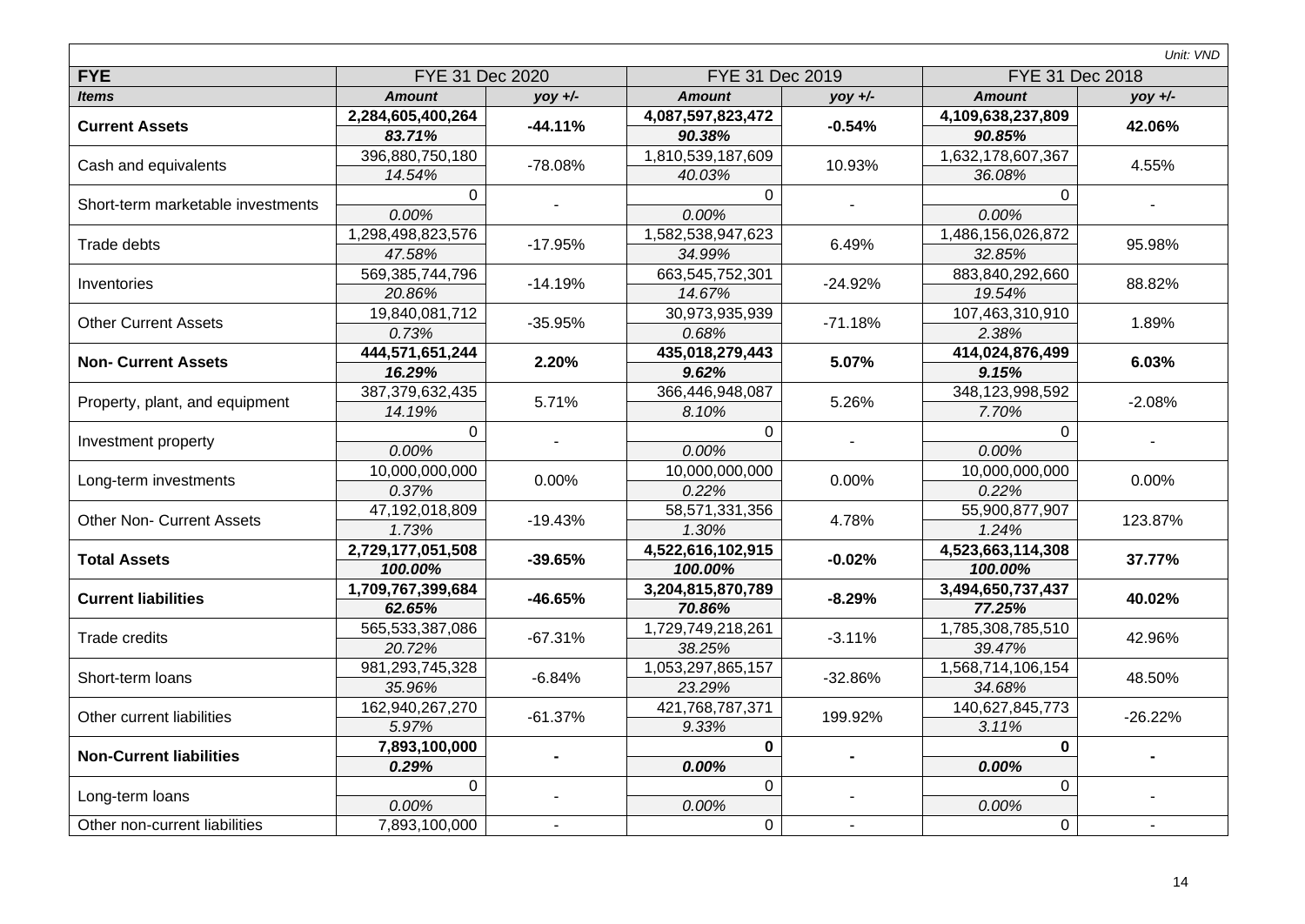|                                               | 0.29%             |                | 0.00%                  |                | 0.00%              |         |  |
|-----------------------------------------------|-------------------|----------------|------------------------|----------------|--------------------|---------|--|
|                                               | 1,717,660,499,684 |                | 3,204,815,870,789      |                | 3,494,650,737,437  |         |  |
| <b>Total Liabilities</b>                      | 62.94%            | $-46.40%$      | 70.86%                 | $-8.29%$       | 77.25%             | 40.02%  |  |
|                                               | 300,000,000,000   | 0.00%          | 300,000,000,000        | 0.00%          | 300,000,000,000    | 0.00%   |  |
| Owner's investment capital                    | 10.99%            |                | 6.63%                  |                | 6.63%              |         |  |
| Retained earnings                             | 31,810,512,448    | $-93.18%$      | 466,499,289,440        | $-5.40%$       | 493,108,578,990    | 61.60%  |  |
|                                               | 1.17%             |                | 10.31%                 |                | 10.90%             |         |  |
| Other owner's equity                          | 679,706,039,376   | 23.29%         | 551,300,942,686        | 133.70%        | 235,903,797,881    | 29.26%  |  |
|                                               | 24.91%            |                | 12.19%                 |                | 5.21%              |         |  |
| <b>Owner's Equity</b>                         | 1,011,516,551,824 | $-23.24%$      | 1,317,800,232,126      | 28.06%         | 1,029,012,376,871  | 30.65%  |  |
|                                               | 37.06%            |                | 29.14%                 |                | 22.75%             |         |  |
| <b>Total Liabilities &amp; Owner's Equity</b> | 2,729,177,051,508 | $-39.65%$      | 4,522,616,102,915      | $-0.02%$       | 4,523,663,114,308  | 37.77%  |  |
|                                               | 100.00%           |                | 100.00%                |                | 100.00%            |         |  |
|                                               |                   |                |                        |                |                    |         |  |
| <b>FYE</b>                                    | FYE 31 Dec 2020   |                | FYE 31 Dec 2019        |                | FYE 31 Dec 2018    |         |  |
| <b>Net Sales</b>                              | 6,080,447,716,731 | $-65.77%$      | 17,761,518,460,192     | 13.61%         | 15,634,112,397,191 | 77.15%  |  |
|                                               | 100.00%           |                | 100.00%                |                | 100.00%            |         |  |
|                                               | 5,473,564,651,689 | $-66.12%$      | 16, 154, 936, 378, 172 | 11.94%         | 14,432,036,513,447 | 82.23%  |  |
| Costs of goods sold                           | 90.02%            |                | 90.95%                 |                | 92.31%             |         |  |
|                                               | 606,883,065,042   | $-62.23%$      | 1,606,582,082,020      | 33.65%         | 1,202,075,883,744  |         |  |
| <b>Gross profit</b>                           | 9.98%             |                | 9.05%                  |                | 7.69%              | 32.72%  |  |
|                                               | 568,840,247,170   | $-34.20%$      | 864,506,775,495        | 8.63%          | 795,849,262,148    | 40.45%  |  |
| Selling, G&A Expenses                         | 9.36%             |                | 4.87%                  |                | 5.09%              |         |  |
|                                               | 568,840,247,170   |                | 864,506,775,495        | 8.63%          | 795,849,262,148    |         |  |
| <b>Operating expenses</b>                     | 9.36%             | $-34.20%$      | 4.87%                  |                | 5.09%              | 40.45%  |  |
|                                               | 38,042,817,872    |                | 742,075,306,525        | 82.68%         | 406,226,621,596    |         |  |
| <b>Operating income</b>                       | 0.63%             | $-94.87%$      | 4.18%                  |                | 2.60%              | 19.79%  |  |
|                                               | 82,935,416,904    |                | 121,054,318,441        |                | 108,440,730,699    |         |  |
| Financial income                              | 1.36%             | $-31.49%$      | 0.68%                  | 11.63%         | 0.69%              | 43.88%  |  |
|                                               | 83,752,123,100    |                | 38,695,748,780         |                | 80,451,407,632     |         |  |
| Financial expense                             | 1.38%             | 116.44%        | 0.22%                  | $-51.90%$      | 0.51%              | 183.25% |  |
|                                               | 2,867,774,251     |                | 21,533,827,487         |                | 565,540,625        |         |  |
| Other income (expense)                        | 0.05%             | $-86.68%$      | 0.12%                  | 3707.65%       | 0.00%              |         |  |
|                                               | 40,093,885,927    | $-95.26%$      | 845,967,703,673        | 94.57%         | 434,781,485,288    |         |  |
| <b>EBT</b>                                    | 0.66%             |                | 4.76%                  |                | 2.78%              | 12.76%  |  |
|                                               | 8,283,373,479     |                | 167,039,958,418        |                | 91,611,529,935     |         |  |
| Income tax                                    | 0.14%             | $-95.04%$      | 0.94%                  | 82.34%         | 0.59%              | 17.28%  |  |
| Deferred income tax                           | $\mathsf{O}$      | $\blacksquare$ | $\mathsf{O}$           | $\blacksquare$ | $\overline{0}$     | $\sim$  |  |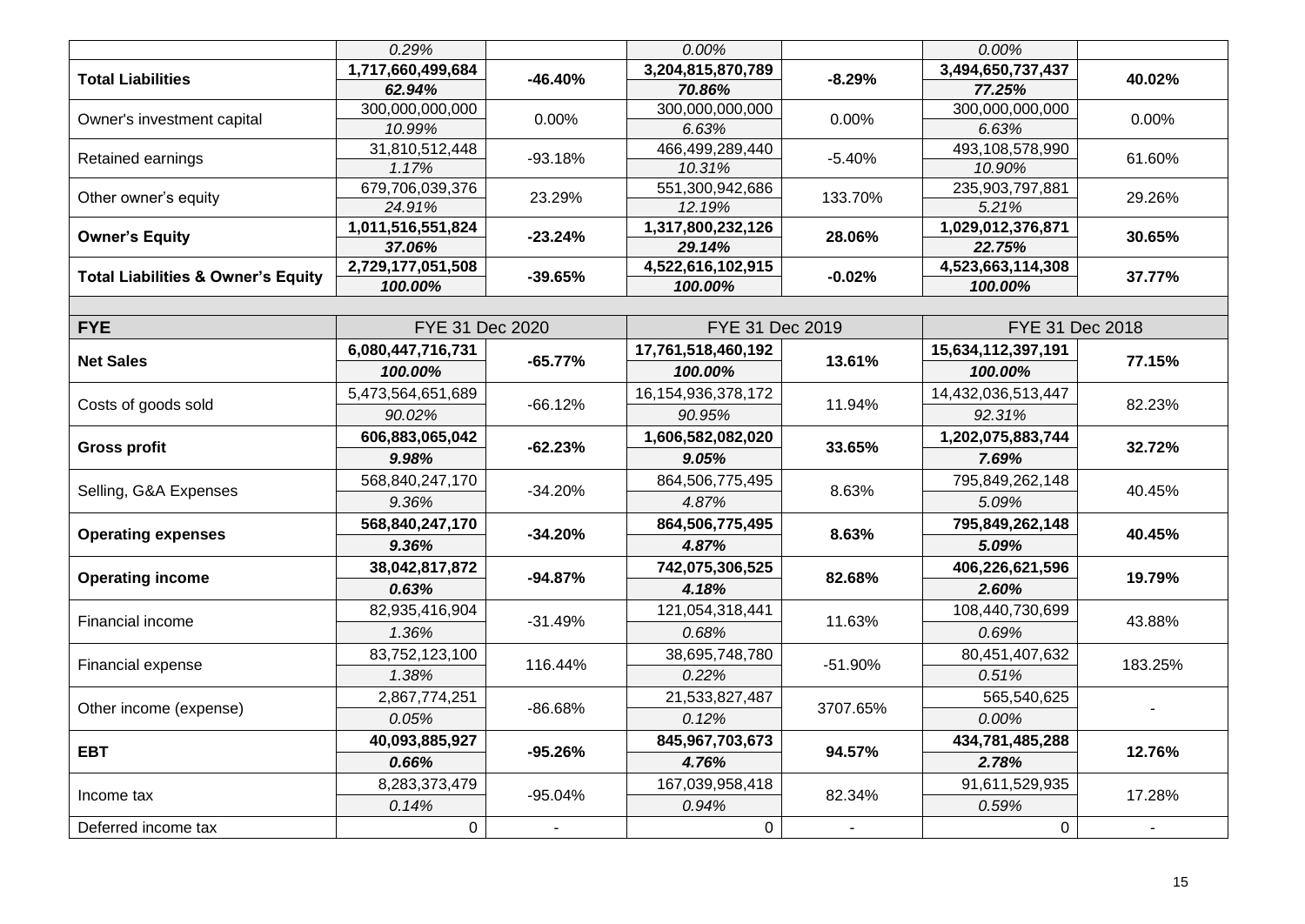|                                                   | 0.00%             |            | 0.00%             |            | 0.00%             |            |
|---------------------------------------------------|-------------------|------------|-------------------|------------|-------------------|------------|
| <b>Net Income</b>                                 | 31,810,512,448    | $-95.31%$  | 678,927,745,255   | 97.84%     | 343,169,955,353   | 11.61%     |
|                                                   | 0.52%             |            | 3.82%             |            | 2.20%             |            |
| Loan interest expenses                            | 25,625,157,600    | $-3.85%$   | 26,652,000,005    | $-5.82%$   | 28,299,021,771    | 34.92%     |
|                                                   | 0.42%             |            | 0.15%             |            | 0.18%             |            |
| <b>EBIT</b>                                       | 65,719,043,527    | $-92.47%$  | 872,619,703,678   | 88.44%     | 463,080,507,059   | 13.90%     |
|                                                   | 1.08%             |            | 4.91%             |            | 2.96%             |            |
| Depreciation and Amortization                     | 86,478,617,436    | 9.51%      | 78,965,360,855    | 15.08%     | 68,616,408,076    | 20.57%     |
|                                                   | 1.42%             |            | 0.44%             |            | 0.44%             |            |
| <b>EBITDA</b>                                     | 152,197,660,963   | $-84.01%$  | 951,585,064,533   | 78.97%     | 531,696,915,135   | 14.72%     |
|                                                   | 2.50%             |            | 5.36%             |            | 3.40%             |            |
|                                                   |                   |            |                   |            |                   |            |
| <b>Operating Assets</b>                           | 2,291,575,188,879 | $-13.98%$  | 2,664,006,731,416 | $-6.11%$   | 2,837,456,675,821 | 68.28%     |
| <b>Non-Operating Assets</b>                       | 437,601,862,629   | $-76.46%$  | 1,858,609,371,499 | 10.22%     | 1,686,206,438,487 | 5.57%      |
| <b>Working Capital</b>                            | 574,838,000,580   | $-34.88%$  | 882,781,952,683   | 43.54%     | 614,987,500,372   | 54.85%     |
| <b>Interest Bearing Debts</b>                     | 981,293,745,328   | $-6.84%$   | 1,053,297,865,157 | $-32.86%$  | 1,568,714,106,154 | 48.50%     |
| Tangible Net Worth                                | 1,009,969,160,105 | $-23.11%$  | 1,313,554,252,093 | 28.54%     | 1,021,935,492,786 | 30.48%     |
| <b>Operating Liabilities</b>                      | 699,497,805,821   | $-64.94%$  | 1,994,951,796,050 | 5.14%      | 1,897,434,416,721 | 32.72%     |
| <b>Non-Operating Liabilities</b>                  | 1,018,162,693,863 | $-15.84%$  | 1,209,864,074,739 | $-24.25%$  | 1,597,216,320,716 | 49.81%     |
| <b>CAPEX</b> (Capital expenditures)               | 104,030,182,911   | 10.13%     | 94,457,406,298    | 23.16%     | 76,693,525,694    | 79.97%     |
| CFO (Net cash flows from operating<br>activities) | -835,489,322,745  | $-189.08%$ | 937,889,403,224   | 384.01%    | -330,233,440,498  | $-165.58%$ |
| CFI (Net cash flows from investing<br>activities) | -69,841,902,459   | $-703.71%$ | -8,689,886,763    | $-132.47%$ | $-3,738,135,903$  | $-135.02%$ |
| CFF (Net cash flows from financing<br>activities) | -508,770,991,397  | 32.44%     | -753,073,620,780  | -286.03%   | 404,821,573,317   | 250.63%    |
| Net Cash Flow                                     | 1,414,102,216,601 | -902.89%   | 176,125,895,681   | 148.59%    | 70,849,996,916    | $-71.13%$  |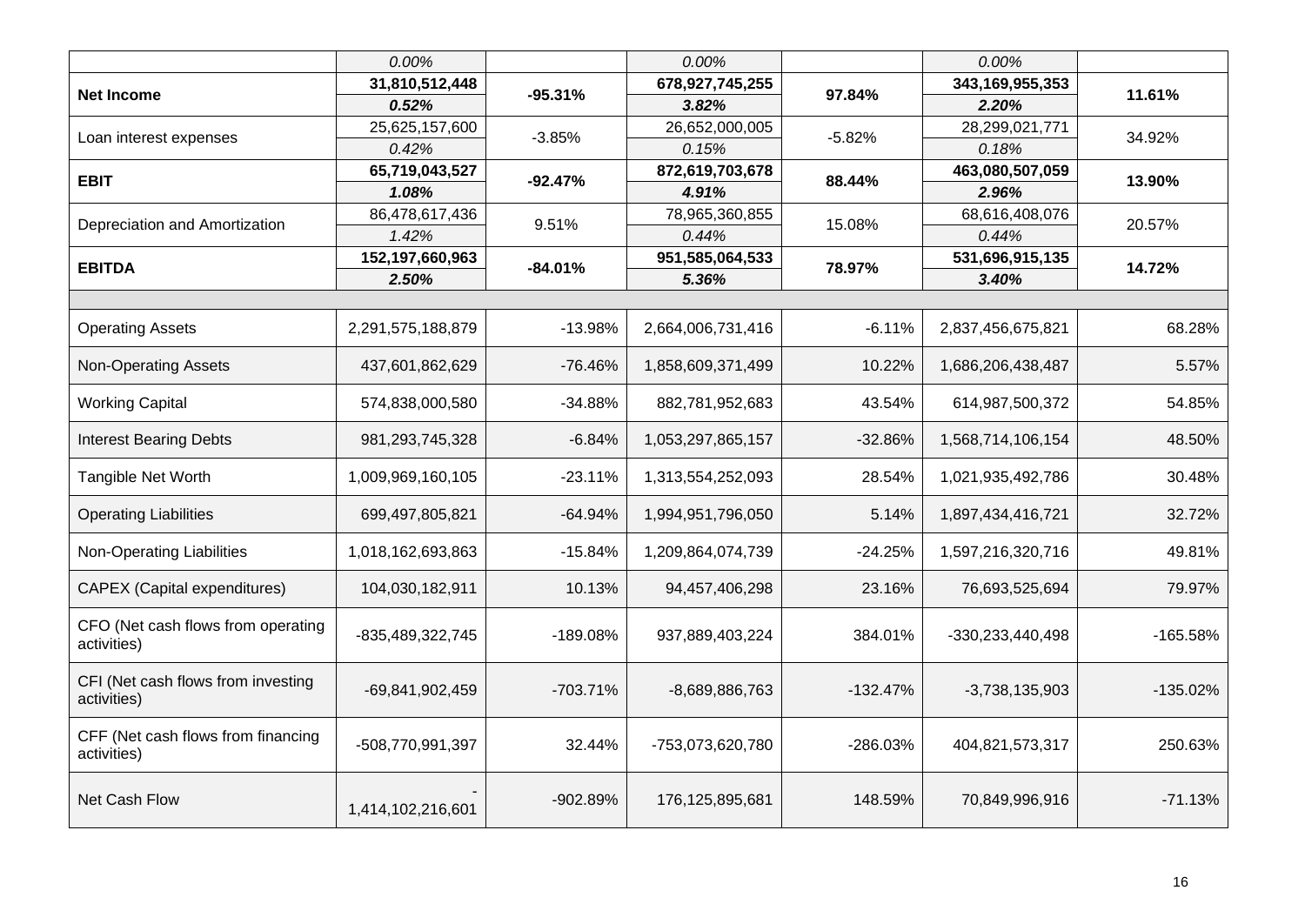| Daily Cash Operating Expenses | 16,317,606,250 | -64.84% | 46,412,267,926 | 1.75% | 41,532,244,843<br>21 I | 79.84% |
|-------------------------------|----------------|---------|----------------|-------|------------------------|--------|
|-------------------------------|----------------|---------|----------------|-------|------------------------|--------|

## Financial Data: Financial Ratios

|                         | <b>Description</b>                                                                             | <b>Industry</b><br>Average | 2020   | 2019  | 2018  | 2017  | 2016   |
|-------------------------|------------------------------------------------------------------------------------------------|----------------------------|--------|-------|-------|-------|--------|
|                         | <b>Current Ratio</b><br>(Current Assets/Current Liabilities)                                   | 1.13                       | 1.34   | 1.28  | 1.18  | 1.16  | 1.10   |
|                         | <b>Quick Ratio</b><br>{(Cash + ST marketable inv.+ ST receivables)/Current liabilities)}       | 0.86                       | 0.99   | 1.06  | 0.91  | 0.97  | 0.95   |
| <b>Liquidity Ratios</b> | Cash Ratio<br>{(Cash + ST marketable inv.)/Current liabilities}                                | 0.14                       | 0.23   | 0.56  | 0.47  | 0.63  | 0.66   |
|                         | Defensive Interval Ratio<br>{(Cash + ST marketable inv.+ Receivables)/Daily cash expenditures} | 67.46                      | 156.07 | 70.96 | 67.41 | 92.91 | 106.66 |
|                         | Cash Conversion Cycle (days)<br>$(DOH + DSO - DPO)$                                            | 15.28                      | 49.71  | 8.75  | 6.00  | 0.27  | 2.87   |

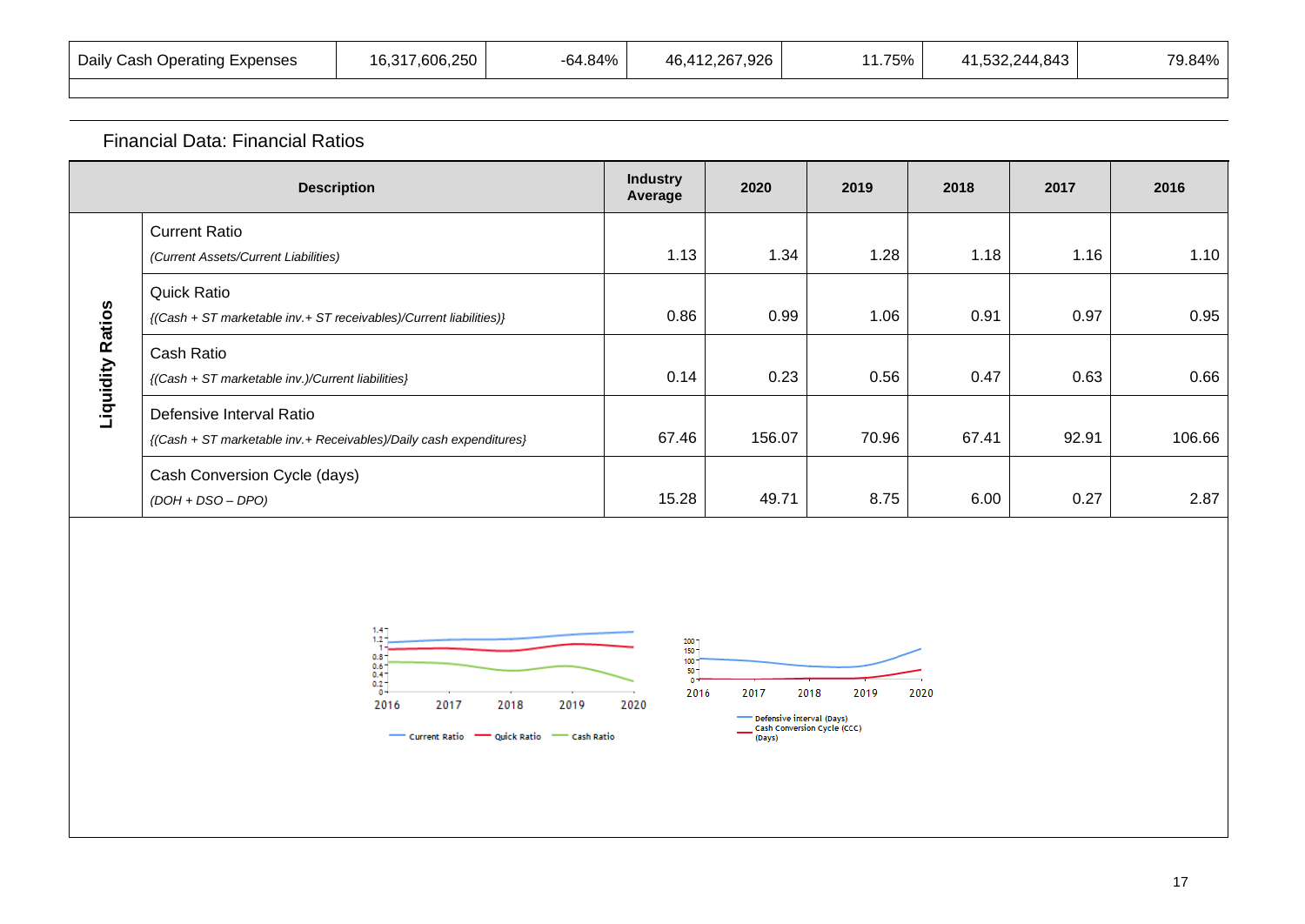|                        | <b>Description</b>                              | <b>Industry</b><br>Average | 2020  | 2019  | 2018  | 2017  | 2016  |
|------------------------|-------------------------------------------------|----------------------------|-------|-------|-------|-------|-------|
|                        | Inventory turnover                              |                            |       |       |       |       |       |
|                        | (Cost of goods sold/Average inventory)          | 38.98                      | 8.88  | 20.88 | 21.35 | 21.37 | 22.05 |
|                        | Receivables from customer turnover              |                            |       |       |       |       |       |
|                        | (Net Sales/Average receivables from customers)  | 12.68                      | 4.22  | 11.58 | 13.93 | 14.01 | 11.95 |
|                        | Payables to supplier turnover                   |                            |       |       |       |       |       |
|                        | (Purchases/Average payables to suppliers)       | 15.96                      | 4.69  | 9.07  | 9.79  | 8.52  | 8.25  |
|                        | Working capital turnover                        |                            |       |       |       |       |       |
|                        | (Net Sales/Average working capital)             | 14.45                      | 8.34  | 23.72 | 30.89 | 29.70 | 54.87 |
|                        | Fixed asset turnover                            |                            |       |       |       |       |       |
|                        | (Net Sales/Average fixed assets)                | 34.48                      | 16.01 | 48.94 | 43.72 | 24.10 | 17.60 |
| <b>Activity Ratios</b> | Days of inventory on hand (DOH)                 |                            |       |       |       |       |       |
|                        | (Number of days in period/Inventory turnover)   | 9.36                       | 41.11 | 17.48 | 17.10 | 17.08 | 16.55 |
|                        | Days of sales outstanding (DSO)                 |                            |       |       |       |       |       |
|                        | (Number of days in period/Receivables turnover) | 28.78                      | 86.47 | 31.53 | 26.20 | 26.06 | 30.55 |
|                        | Number of days of payables (DPO)                |                            |       |       |       |       |       |
|                        | (Number of days in period/Payables turnover)    | 22.87                      | 77.87 | 40.26 | 37.29 | 42.86 | 44.23 |
|                        | Average Monthly Inventory by monthly net Sales  |                            |       |       |       |       |       |
|                        | (Monthly Inventory/Monthly Net Sales)           | 0.48                       | 1.22  | 0.52  | 0.52  | 0.50  | 0.47  |
|                        | Total asset turnover                            |                            |       |       |       |       |       |
|                        | (Net Sales/Average total assets)                | 4.74                       | 1.68  | 3.93  | 4.01  | 3.01  | 2.67  |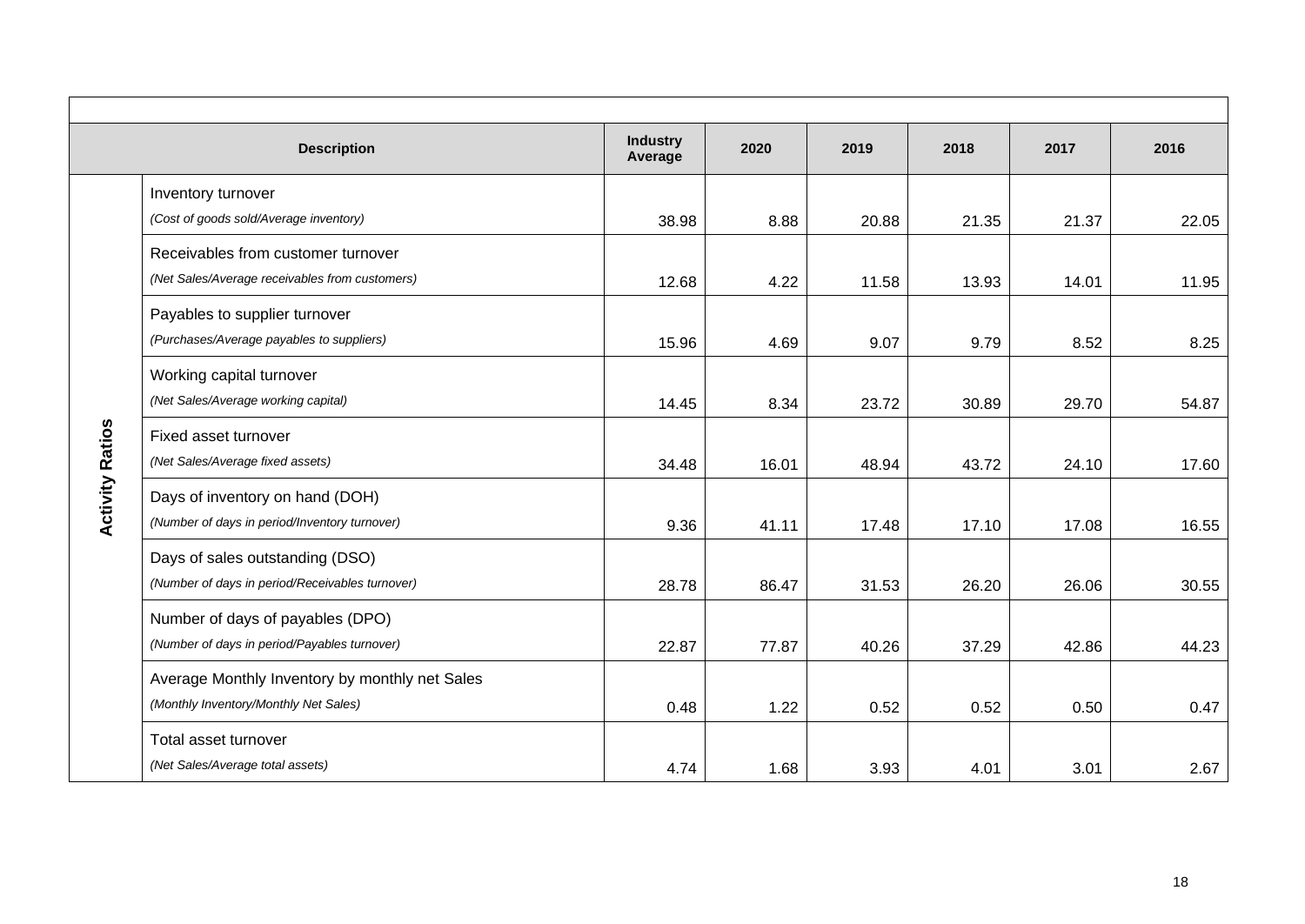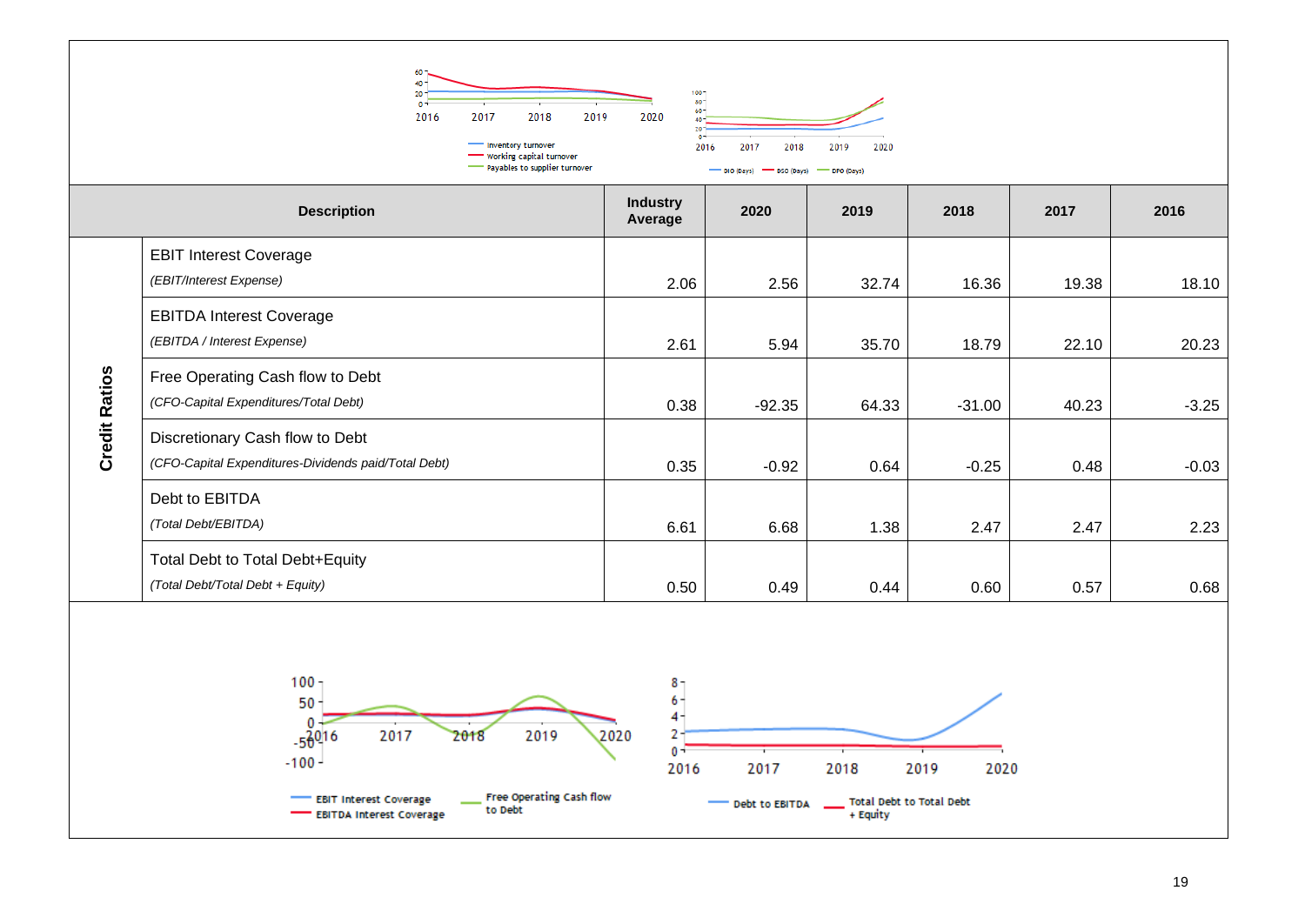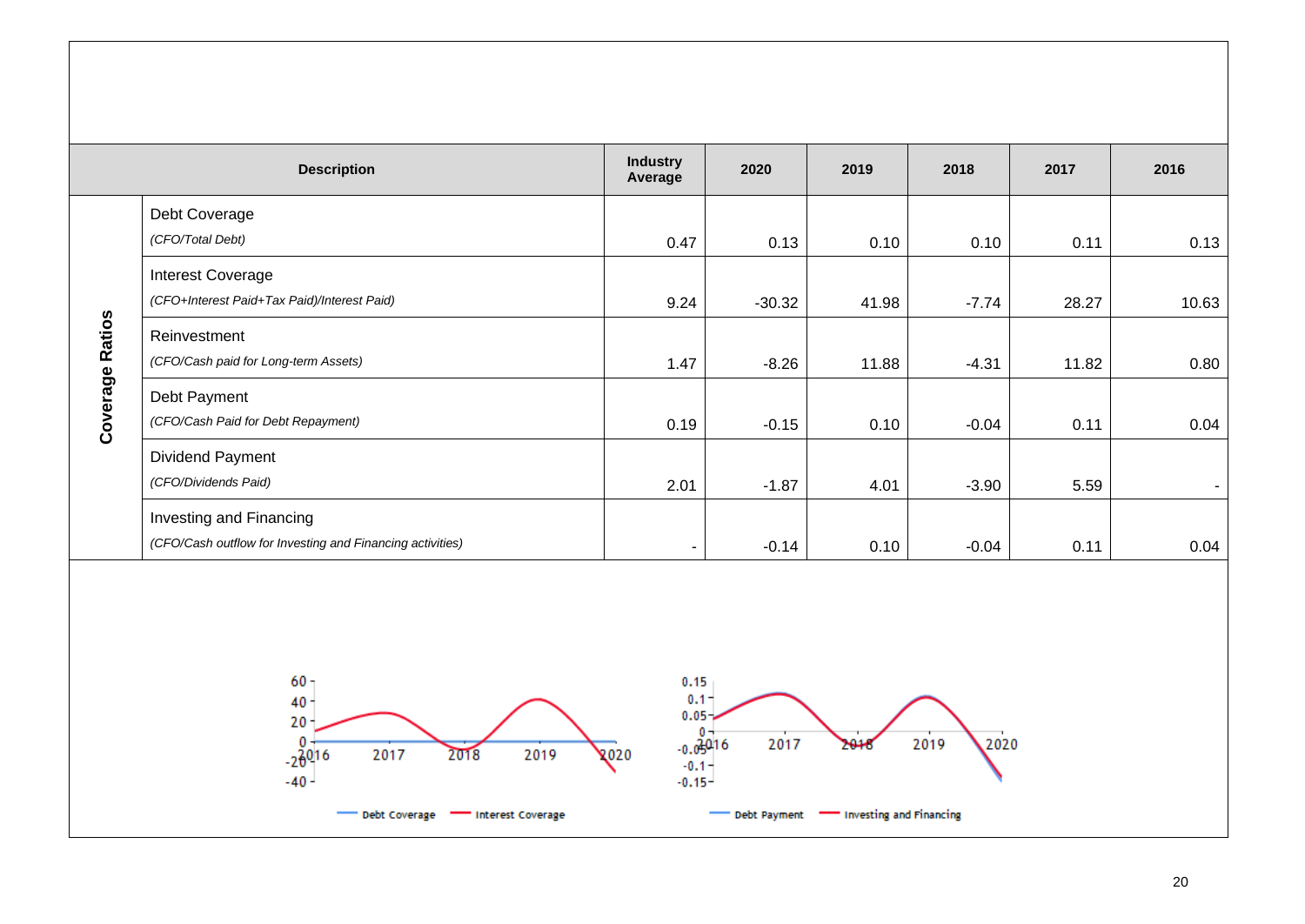|               | <b>Description</b>                                                                                     | <b>Industry</b><br>Average | 2020            | 2019            | 2018             | 2017             | 2016             |
|---------------|--------------------------------------------------------------------------------------------------------|----------------------------|-----------------|-----------------|------------------|------------------|------------------|
|               | Debt to Assets Ratio (%)                                                                               |                            |                 |                 |                  |                  |                  |
|               | (Total Debt/Total Assets) * 100<br>Debt to Equity Ratio (%)<br>(Total Debt/Total Owners' Equity) * 100 | 32.28                      | 35.96           | 23.29           | 34.68            | 32.17            | 47.93            |
| <b>Ratios</b> | Financial Leverage Ratio (%)<br>(Average total Assets/Average total Owner's Equity) * 100              | 211.50<br>576.22           | 97.01<br>311.33 | 79.93<br>385.47 | 152.45<br>429.75 | 134.12<br>425.15 | 209.08<br>480.97 |
| Solvency      | Liabilities by Total Assets (%)<br>(Liabilities/Total Assets) * 100                                    | 74.57                      | 62.94           | 70.86           | 77.25            | 76.01            | 77.07            |
|               | Liabilities by Owner's Equity (%)<br>(Liabilities / Owner's Equity) * 100                              | 293.23                     | 169.81          | 243.19          | 339.61           | 316.87           | 336.19           |





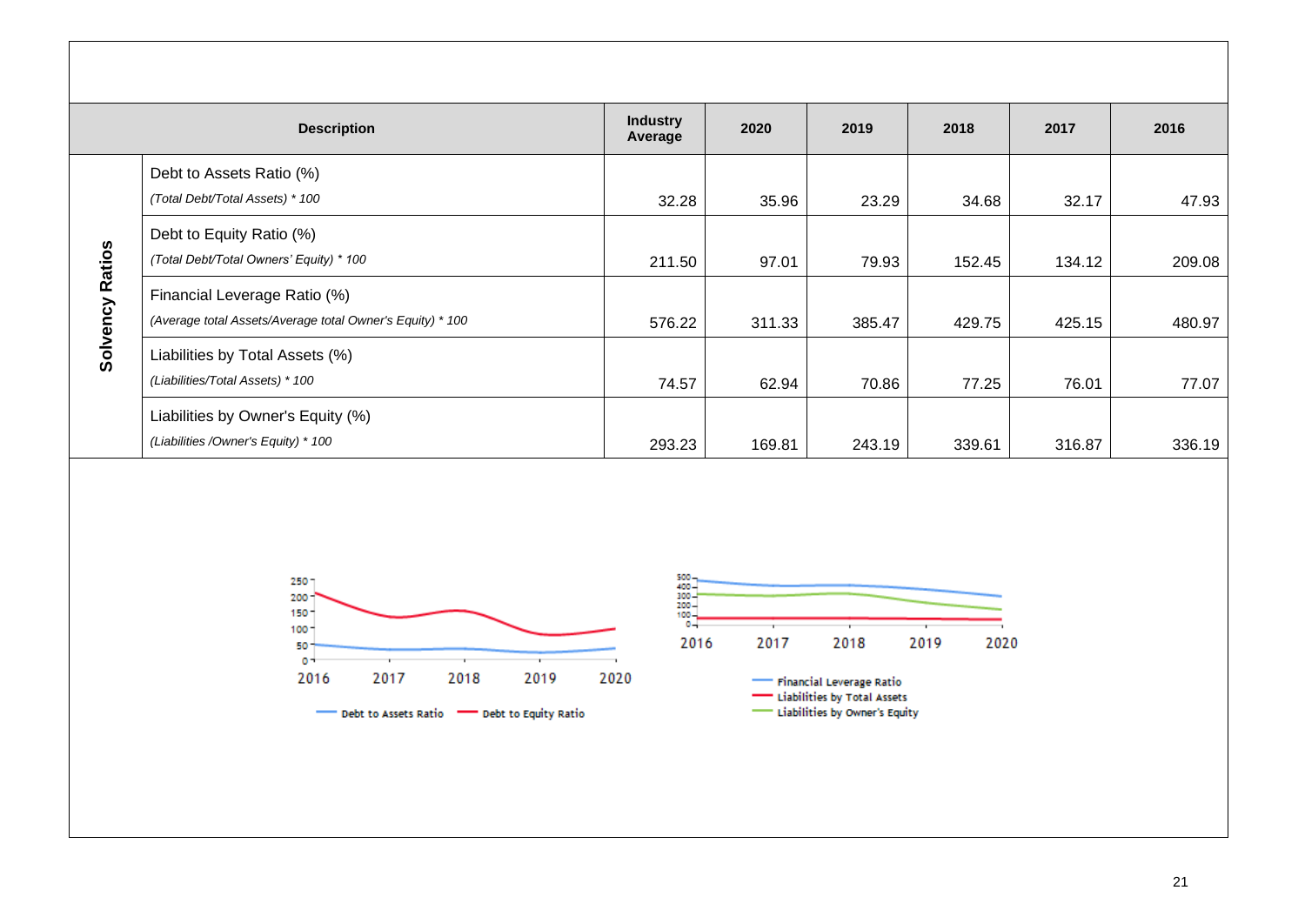|                     | <b>Description</b>                                                                   | <b>Industry</b><br>Average | 2020                                 | 2019                                              | 2018 | 2017  | 2016  |
|---------------------|--------------------------------------------------------------------------------------|----------------------------|--------------------------------------|---------------------------------------------------|------|-------|-------|
|                     | Gross Profit Margin (%)<br>(Gross Profit/Net Sales) * 100                            | 3.53                       | 9.98                                 | 9.05                                              | 7.69 | 10.26 | 13.17 |
|                     | Operating Income Margin (%)<br>{(Gross Profit - Operating Expenses)/Net Sales} * 100 | 0.82                       | 0.63                                 | 4.18                                              | 2.60 | 3.84  | 6.15  |
| Return on Net Sales | EBITDA Margin (%)<br>(EBITDA/Net Sales) * 100                                        | 1.34                       | 2.50                                 | 5.36                                              | 3.40 | 5.25  | 7.55  |
|                     | EBIT Margin (%)<br>(EBIT/Net Sales) * 100                                            | 0.93                       | 1.08                                 | 4.91                                              | 2.96 | 4.61  | 6.75  |
|                     | EBT Margin (%)<br>(EBT/Net Sales) * 100                                              | 0.35                       | 0.66                                 | 4.76                                              | 2.78 | 4.37  | 6.38  |
|                     | Net Income Margin (%)<br>(Net Income/Net Sales) * 100                                | 0.26                       | 0.52                                 | 3.82                                              | 2.20 | 3.48  | 5.10  |
|                     | $14 -$<br>$12 -$<br>$10 -$<br>$s -$<br>$6 + 4 = 2 - 1 = 0$                           |                            | $8 -$<br>6<br>$4 -$<br>$2 -$<br>$0+$ |                                                   |      |       |       |
|                     | 2017<br>2018<br>2016<br>2019<br>Gross Profit Margin <b>- EBITDA Margin</b>           | 2020                       | 2016<br>2017                         | 2018<br>EBIT Margin <b>TEME Net Income Margin</b> | 2019 | 2020  |       |
|                     |                                                                                      |                            |                                      |                                                   |      |       |       |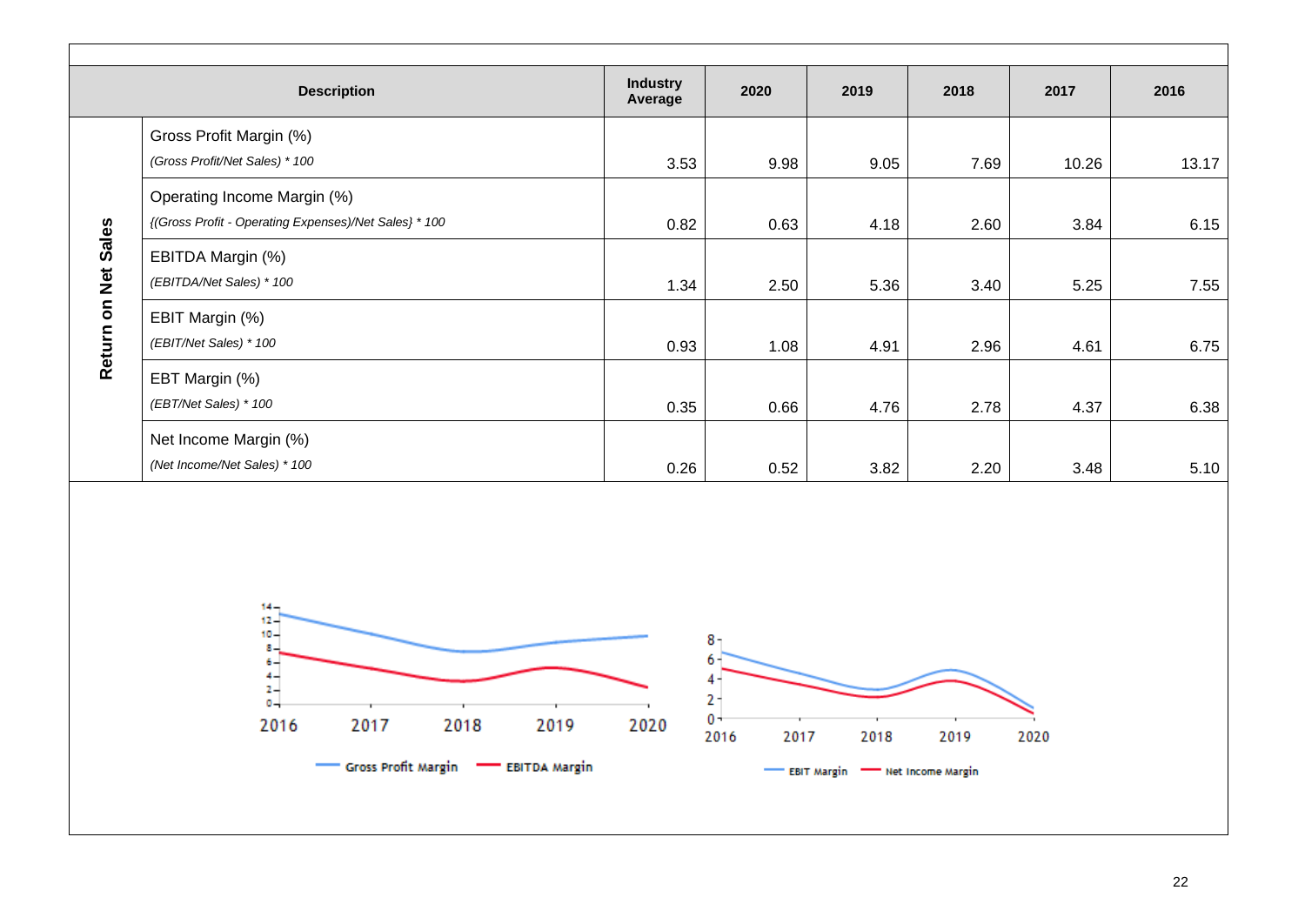|                      | <b>Description</b>                                                          | <b>Industry</b><br>Average                                             | 2020                 | 2019  | 2018    | 2017  | 2016  |
|----------------------|-----------------------------------------------------------------------------|------------------------------------------------------------------------|----------------------|-------|---------|-------|-------|
|                      | Operating ROA (%)                                                           |                                                                        |                      |       |         |       |       |
|                      | (Operating Income/Average total Assets) * 100                               | 2.85                                                                   | 1.05                 | 16.41 | 10.41   | 11.57 | 16.44 |
|                      | <b>ROA</b> (%)                                                              |                                                                        |                      |       |         |       |       |
|                      | (Net Income/Average total Assets) * 100                                     | 1.26                                                                   | 0.88                 | 15.01 | 8.79    | 10.49 | 13.63 |
|                      | ROIC (Return on invested capital) (%)                                       |                                                                        |                      |       |         |       |       |
| Return on Investment | (Operating Income - Income tax)/Invested Capital) * 100<br>ROE $(\sqrt{6})$ | 4.73                                                                   | 1.36                 | 23.15 | 14.17   | 14.22 | 19.76 |
|                      |                                                                             |                                                                        |                      |       |         |       |       |
|                      | (Net Income/Average total Equity) * 100                                     | 4.46                                                                   | 2.73                 | 57.86 | 37.78   | 44.61 | 65.55 |
|                      | $20 -$<br>$0+$<br>2016<br>2017<br><b>Description</b>                        | 2018<br>$\sim$ ROA (%)<br>$-$ ROE $(\%)$<br><b>Industry</b><br>Average | 2019<br>2020<br>2020 | 2019  | 2018    | 2017  | 2016  |
|                      | Cash flow to Sales                                                          |                                                                        |                      |       |         |       |       |
|                      | (CFO/Net Sales)                                                             | 0.05                                                                   | $-0.14$              | 0.05  | $-0.02$ | 0.06  | 0.02  |
|                      | Cash return on Assets                                                       |                                                                        |                      |       |         |       |       |
| Performance          | (CFO/Average total Assets)                                                  | 0.14                                                                   | $-23.04$             | 20.74 | $-8.46$ | 17.18 | 5.95  |
|                      | Cash return on Equity                                                       |                                                                        |                      |       |         |       |       |
|                      | (CFO/Avg Owners' Equity)                                                    | 0.69                                                                   | $-0.72$              | 0.29  | 0.29    | 0.29  | 0.29  |
|                      | Cash to Income                                                              |                                                                        |                      |       |         |       |       |
|                      | (CFO/Operating Income)                                                      | 0.49                                                                   | $-21.96$             | 1.26  | $-0.81$ | 1.48  | 0.36  |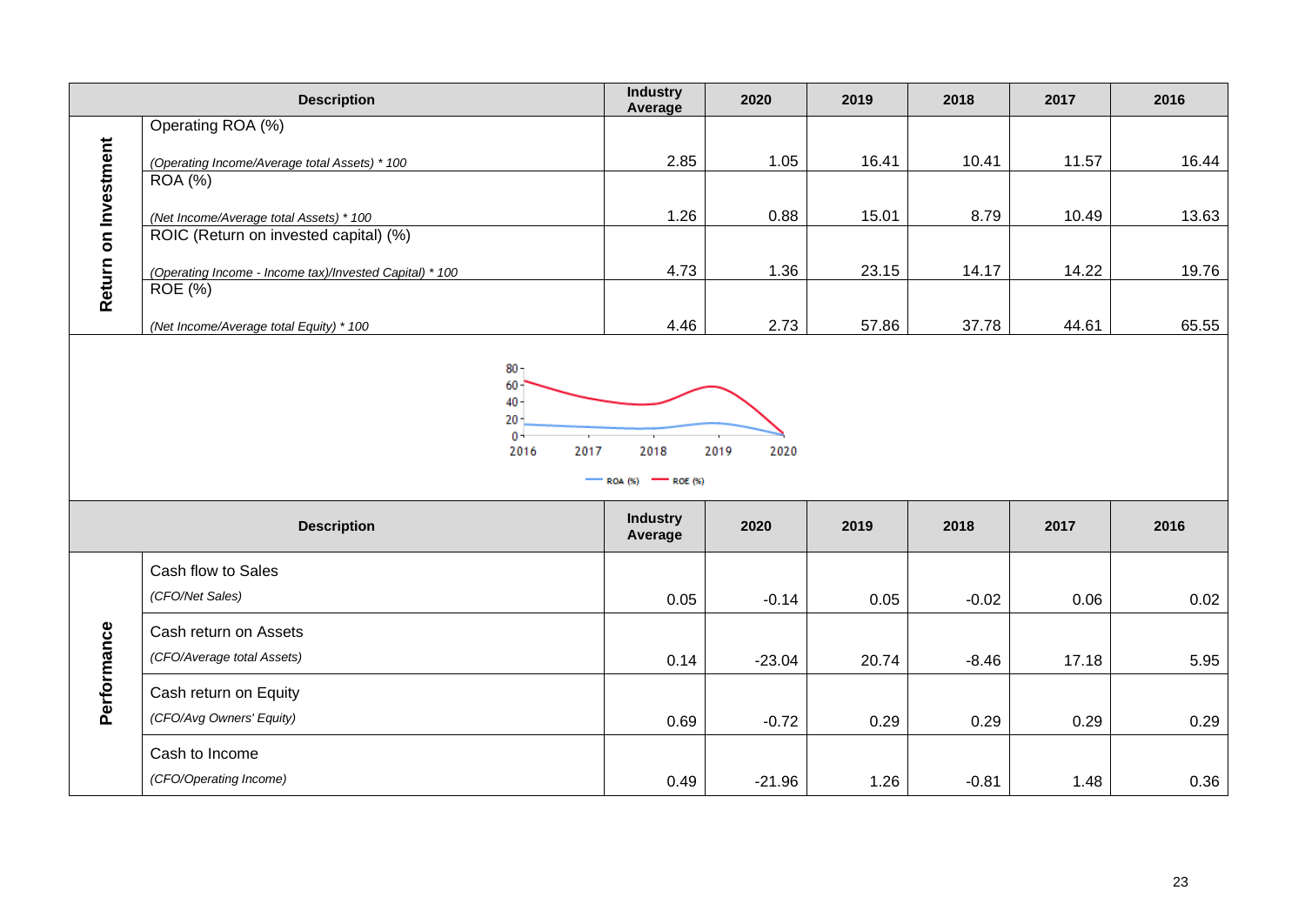

|                    | <b>Description</b>               | 2020     | 2019    | 2018  | 2017    | 2016  |
|--------------------|----------------------------------|----------|---------|-------|---------|-------|
|                    | Total Assets Growth Rate (%)     | $-39.65$ | $-0.02$ | 37.77 | 27.42   | 50.66 |
|                    | Owner's Equity Growth Rate (%)   | $-23.24$ | 28.06   | 30.65 | 33.33   | 96.52 |
|                    | Net Sale Growth Rate (%)         | $-65.77$ | 13.61   | 77.15 | 53.95   | 3.22  |
| <b>Ratios</b>      | Gross Profit Growth Rate (%)     | $-62.23$ | 33.65   | 32.72 | 19.95   | 45.99 |
|                    | Operating Income Growth Rate (%) | $-94.87$ | 82.68   | 19.79 | $-3.79$ | 55.69 |
| <b>Growth Rate</b> | EBITDA Growth Rate (%)           | $-84.01$ | 78.97   | 14.72 | 7.15    | 80.22 |
|                    | EBIT Growth Rate (%)             | $-92.47$ | 88.44   | 13.90 | 5.06    | 86.24 |
|                    | EBT Growth Rate (%)              | $-95.26$ | 94.57   | 12.76 | 5.46    | 86.49 |
|                    | Net Income Growth Rate (%)       | $-95.31$ | 97.84   | 11.61 | 5.25    | 91.83 |

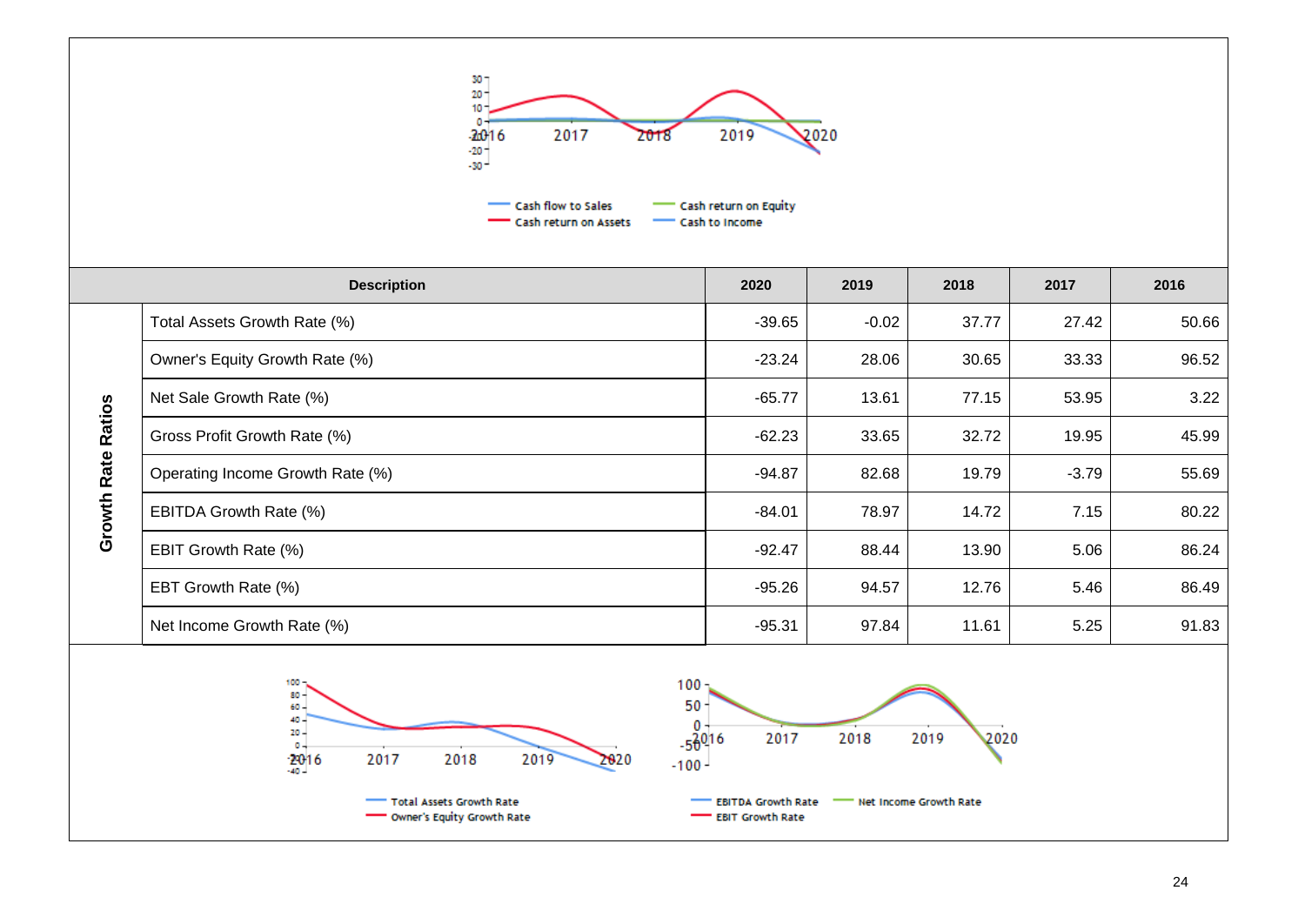# **Appendices**

❖ Scale

| Company Scale * |                                                                                  | <b>Small</b> |  | Large | <b>Extremely Large</b> |  |  |
|-----------------|----------------------------------------------------------------------------------|--------------|--|-------|------------------------|--|--|
|                 | (*) Company Scale is ranked by industry's range of Tangible Net Worth and Sales. |              |  |       |                        |  |  |

|                     | <b>Tangible Net Worth</b>            |  |  |  |  |
|---------------------|--------------------------------------|--|--|--|--|
| <b>Company Rank</b> | <b>Industry Range (VND)</b>          |  |  |  |  |
| TNW <sub>10</sub>   | $305,627,694,838$ ~ Larger           |  |  |  |  |
| TNW9                | 126,984,412,349 ~ 305,627,694,837    |  |  |  |  |
| TNW8                | 66,569,000,000 ~ 126,984,412,348     |  |  |  |  |
| TNW7                | $38,104,603,131 \sim 66,568,999,999$ |  |  |  |  |
| TNW6                | 22,852,058,518 ~ 38,104,603,130      |  |  |  |  |
| TNW5                | 14,048,294,475 ~ 22,852,058,517      |  |  |  |  |
| TNW4                | 8,312,043,191 ~ 14,048,294,474       |  |  |  |  |
| TNW <sub>3</sub>    | $4,615,518,749 \sim 8,312,043,190$   |  |  |  |  |
| TNW <sub>2</sub>    | $1,915,221,732 - 4,615,518,748$      |  |  |  |  |
| TNW1                | $1,000,000 \sim 1,915,221,731$       |  |  |  |  |
| N-TNW               | <b>Negative Tangible Net Worth</b>   |  |  |  |  |

| <b>Sales</b>        |                                      |  |  |  |  |
|---------------------|--------------------------------------|--|--|--|--|
| <b>Company Rank</b> | <b>Industry Range (VND)</b>          |  |  |  |  |
| <b>S10</b>          | 862,506,060,045 $\sim$ Larger        |  |  |  |  |
| S <sub>9</sub>      | 400,452,433,973 ~ 862,506,060,044    |  |  |  |  |
| S <sub>8</sub>      | 226,095,000,000 ~ 400,452,433,972    |  |  |  |  |
| S7                  | 136,964,000,000 ~ 226,094,999,999    |  |  |  |  |
| S <sub>6</sub>      | 86,821,000,000 ~ 136,963,999,999     |  |  |  |  |
| S <sub>5</sub>      | $52,425,826,200 \sim 86,820,999,999$ |  |  |  |  |
| S <sub>4</sub>      | $31,402,205,706 \sim 52,425,826,199$ |  |  |  |  |
| S <sub>3</sub>      | 16,498,787,395 ~ 31,402,205,705      |  |  |  |  |
| S <sub>2</sub>      | $6,446,319,083 \sim 16,498,787,394$  |  |  |  |  |
| S <sub>1</sub>      | $1,000,000 \sim 6,446,319,082$       |  |  |  |  |
| NSR                 | No Sales Recorded                    |  |  |  |  |

❖ Rating

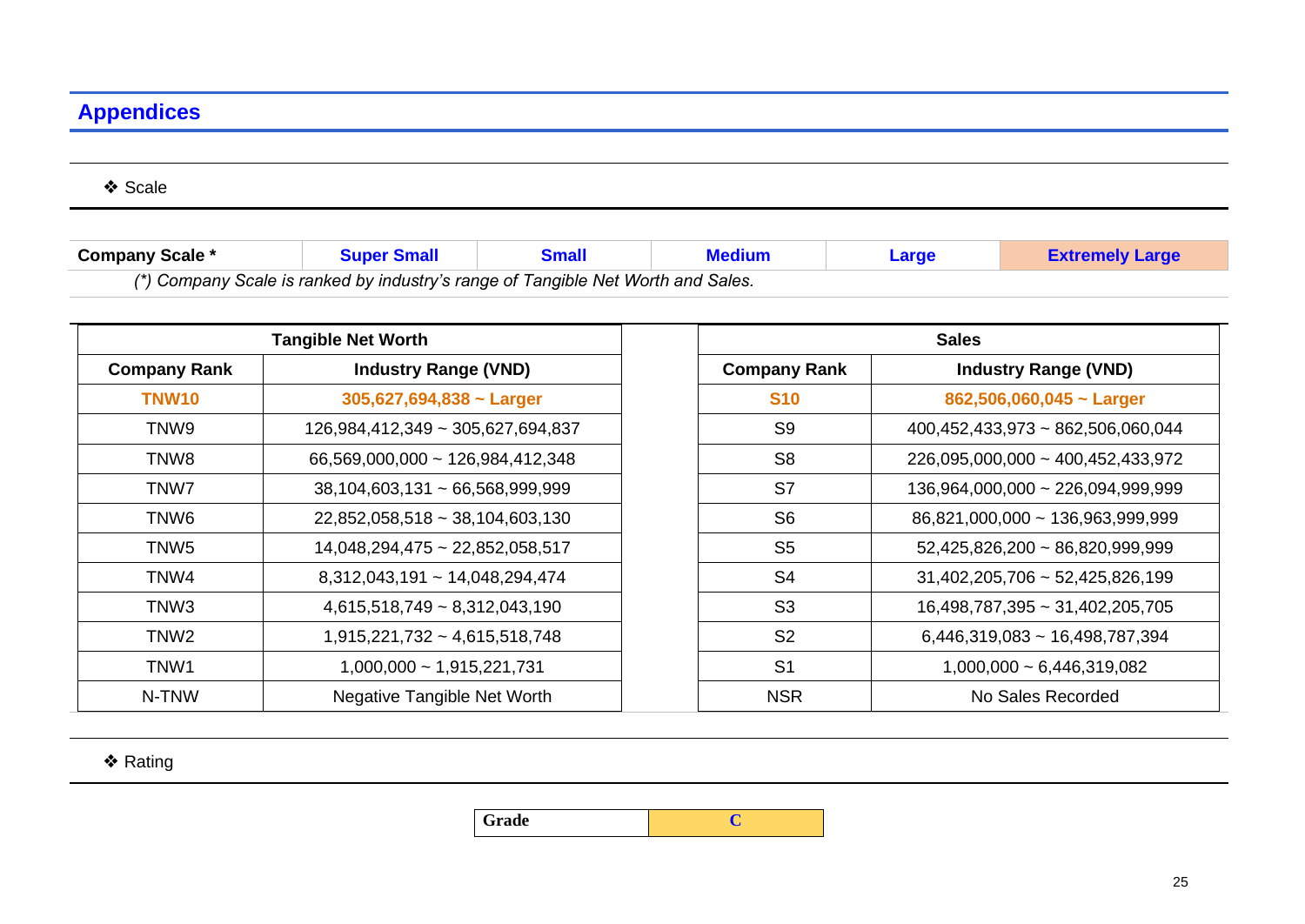#### **Index**

| Grade        | <b>Default Risk</b>  | <b>Description</b>                                                               |
|--------------|----------------------|----------------------------------------------------------------------------------|
| A            | Lowest               | Transaction could be proceeded under favorable terms                             |
| B            | Low                  | Transaction could be proceeded                                                   |
| $\mathbf{C}$ | Average              | Transaction could be proceeded under periodic monitoring                         |
| D            | <b>Above Average</b> | Transaction could be proceeded under strict monitoring                           |
| E            | High                 | Transaction should not be proceeded                                              |
| <b>NR</b>    | <b>Not Define</b>    | Unfeasible to facilitate rating due to insufficient or inappropriate information |

❖ Financial Statements

| <b>Balance Sheet</b>                                       |                   |                   |                   |                   |                   |  |  |
|------------------------------------------------------------|-------------------|-------------------|-------------------|-------------------|-------------------|--|--|
| Unit: One VND                                              |                   |                   |                   |                   |                   |  |  |
| <b>Balance sheet date</b>                                  | FYE 31 Dec 2020   | FYE 31 Dec 2019   | FYE 31 Dec 2018   | FYE 31 Dec 2017   | FYE 31 Dec 2016   |  |  |
|                                                            |                   | <b>ASSETS</b>     |                   |                   |                   |  |  |
| <b>A-CURRENT ASSETS</b>                                    | 2,284,605,400,264 | 4,087,597,823,472 | 4,109,638,237,809 | 2,892,960,114,098 | 2,183,180,085,790 |  |  |
| I. Cash and cash equivalents                               | 396,880,750,180   | 1,810,539,187,609 | 1,632,178,607,367 | 1,561,085,946,488 | 1,315,599,948,576 |  |  |
| 1. Cash                                                    | 246,880,750,180   | 530,539,187,609   | 232,076,689,559   | 288,308,859,533   | 271,825,880,185   |  |  |
| 2. Cash equivalents                                        | 150,000,000,000   | 1,280,000,000,000 | 1,400,101,917,808 | 1,272,777,086,955 | 1,043,774,068,391 |  |  |
| <b>II. Short-term investments</b>                          | 0                 |                   |                   |                   |                   |  |  |
| 1. Short-term investments                                  | 0                 | O                 | $\Omega$          | 0                 | $\Omega$          |  |  |
| 2. Provisions for devaluation of short-term<br>investments | 0                 | $\Omega$          |                   | 0                 | $\Omega$          |  |  |
| 3. Held-to-maturity investment                             | 0                 | $\Omega$          | 0                 | 0                 | 0                 |  |  |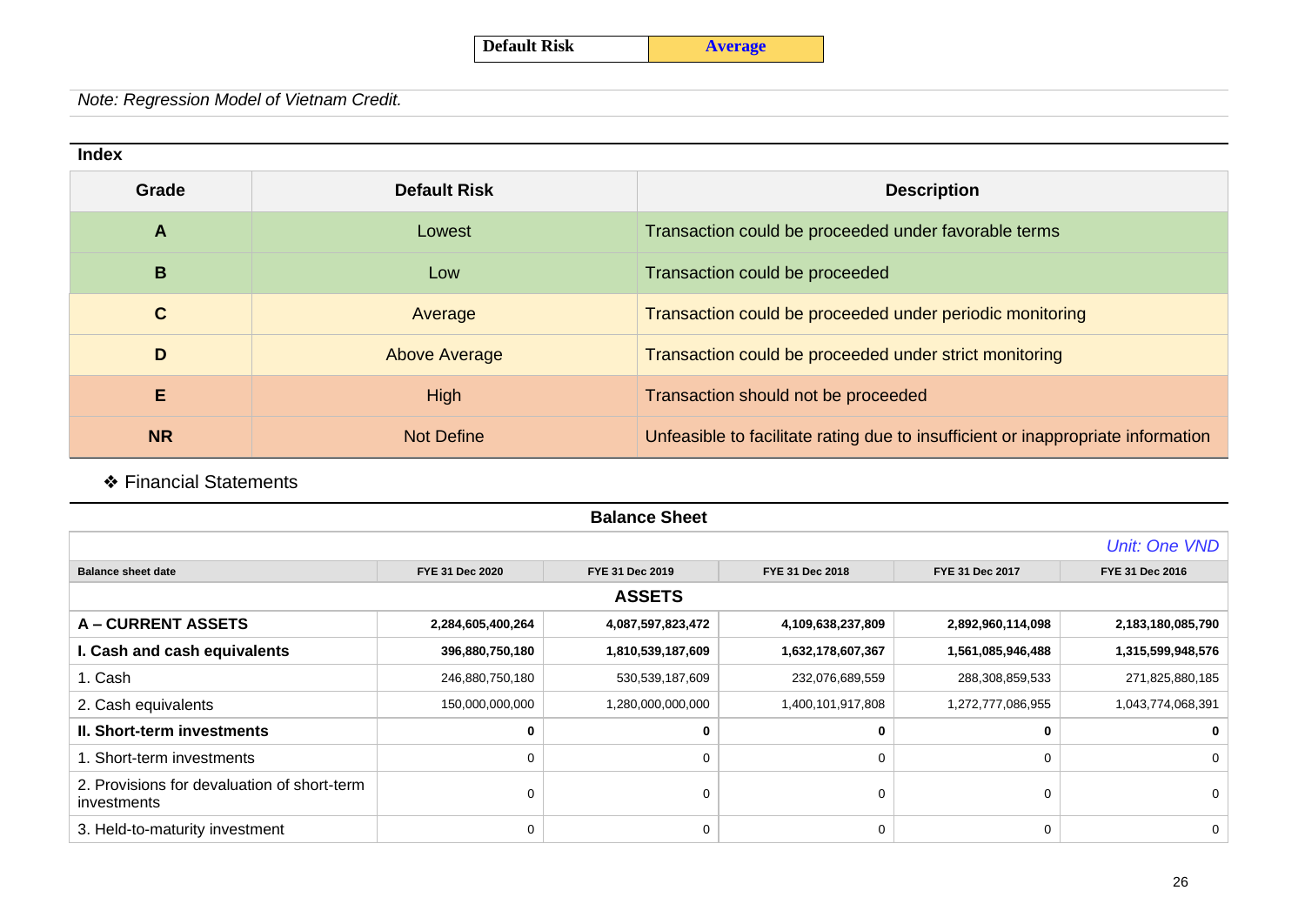| III. Accounts receivable                                            | 1,298,597,940,608 | 1,587,205,324,748 | 1,556,901,113,775 | 849,535,892,241 | 565,116,264,731 |
|---------------------------------------------------------------------|-------------------|-------------------|-------------------|-----------------|-----------------|
| 1. Receivable from customers                                        | 1,298,498,823,576 | 1,582,538,947,623 | 1,486,156,026,872 | 758,305,392,897 | 501,748,198,449 |
| 2. Short-term advances to suppliers                                 | 19,264,039,549    | 20,424,937,086    | 85,481,844,777    | 76,556,068,959  | 29,198,578,300  |
| 3. Inter-company receivable                                         |                   | 0                 | $\mathbf 0$       | 0               |                 |
| 4. Receivable according to the progress of<br>construction contract | $\Omega$          | $\Omega$          | 0                 | $\Omega$        | $\Omega$        |
| 5. Short-term loans receivables                                     | $\Omega$          | $\Omega$          | $\mathbf 0$       | $\Omega$        | $\Omega$        |
| 6. Other receivable                                                 | 5,811,996,473     | 9,218,359,029     | 10,240,161,116    | 14,674,430,385  | 34,169,487,982  |
| 7. Provisions for bad debts                                         | -24,976,918,990   | -24,976,918,990   | -24,976,918,990   | $\Omega$        | $\Omega$        |
| 8. Shortage of assets awaiting for<br>resolution                    | 0                 | $\mathbf 0$       | $\mathbf 0$       | $\Omega$        |                 |
| <b>IV. Inventories</b>                                              | 569,385,744,796   | 663,545,752,301   | 883,840,292,660   | 468,098,274,124 | 273,053,266,076 |
| 1. Inventories                                                      | 569,385,744,796   | 663,545,752,301   | 901,043,833,443   | 468,098,274,124 | 273,053,266,076 |
| 2. Provisions for devaluation of<br>inventories                     | $\Omega$          | $\Omega$          | -17,203,540,783   | $\Omega$        |                 |
| <b>V. Other Current Assets</b>                                      | 19,740,964,680    | 26,307,558,814    | 36,718,224,007    | 14,240,001,245  | 29,410,606,407  |
| 1. Short-term prepaid expenses                                      | 16,080,633,539    | 22,647,227,673    | 15,589,907,148    | 12,152,017,989  | 10,290,020,941  |
| 2. VAT to be deducted                                               | 3,660,331,141     | 3,660,331,141     | 3,042,497,859     | 2,087,983,256   | 1,223,682,466   |
| 3. Taxes and other receivables from the<br><b>State Budget</b>      | $\Omega$          | $\mathbf 0$       | 18,085,819,000    | $\mathbf 0$     | 17,896,903,000  |
| 4. Government bonds under purchase<br>and resale agreements         | $\Omega$          | $\mathbf 0$       | $\mathbf 0$       | $\mathbf 0$     |                 |
| 5. Other current assets                                             | $\Omega$          | $\mathbf 0$       | $\Omega$          | 0               | $\Omega$        |
| <b>B. LONG-TERM ASSETS</b>                                          | 444,571,651,244   | 435,018,279,443   | 414,024,876,499   | 390,487,763,295 | 393,589,823,935 |
| I. Long term accounts receivable                                    | 20,650,000        | 33,150,000        | 33,150,000        | 0               |                 |
| 1. Long term account receivable from<br>customers                   | $\Omega$          | 0                 | 0                 | 0               | $\Omega$        |
| 2. Long-term advances to suppliers                                  | 0                 | $\mathbf 0$       | 0                 | 0               | $\Omega$        |
| 3. Working capital in affiliates                                    | 0                 | $\mathbf 0$       | $\mathbf 0$       | $\mathbf 0$     | $\mathbf 0$     |
| 4. Long-term inter-company receivable                               | $\Omega$          | $\Omega$          | $\mathbf 0$       | 0               | $\Omega$        |
| 5. Long-term loan receivables                                       | $\Omega$          | $\Omega$          | $\Omega$          | 0               | $\mathbf 0$     |
| 6. Other long-term receivable                                       | 20,650,000        | 33,150,000        | 33,150,000        | 0               | $\mathbf 0$     |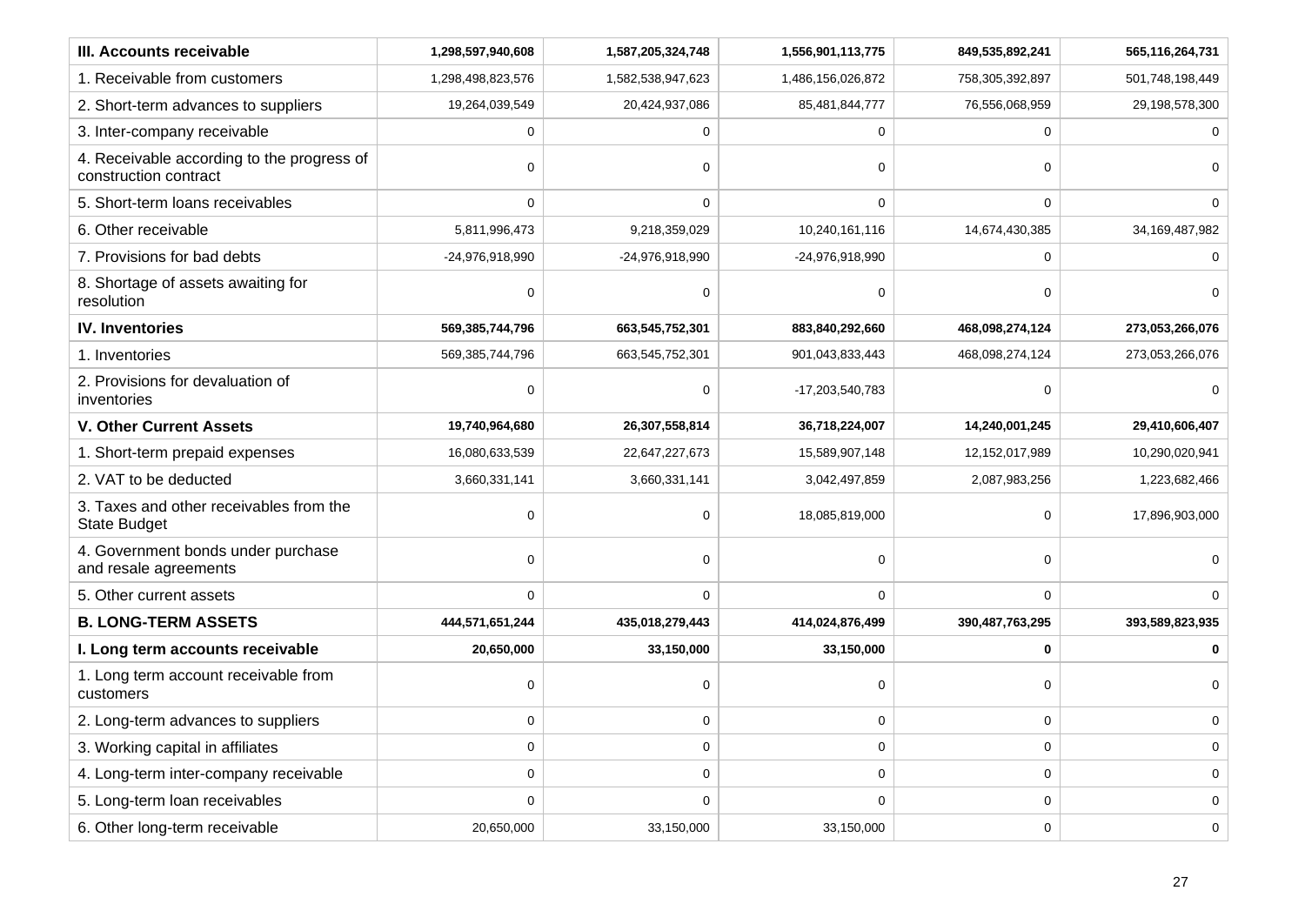| 7. Provisions for bad debts from<br>customers                     | $\Omega$         | 0                | $\mathbf 0$      | 0                |                    |
|-------------------------------------------------------------------|------------------|------------------|------------------|------------------|--------------------|
| II. Fixed assets                                                  | 388,927,024,154  | 370,692,928,120  | 355,200,882,677  | 359,952,281,136  | 372,533,174,405    |
| 1. Tangible assets                                                | 387,379,632,435  | 366,446,948,087  | 348,123,998,592  | 355,517,504,405  | 366, 352, 285, 371 |
| - Historical costs                                                | 799,469,867,645  | 695,439,684,734  | 600,982,278,436  | 543,590,181,073  | 501,776,240,653    |
| - Accumulated depreciation                                        | -412,090,235,210 | -328,992,736,647 | -252,858,279,844 | -188,072,676,668 | -135,423,955,282   |
| 2. Financial leasehold assets                                     | 0                | $\mathbf 0$      | $\mathbf 0$      | 0                |                    |
| - Historical costs                                                | $\mathbf 0$      | $\mathbf 0$      | $\mathbf 0$      | $\mathbf 0$      |                    |
| - Accumulated depreciation                                        | $\Omega$         | $\Omega$         | $\Omega$         | $\Omega$         |                    |
| 3. Intangible assets                                              | 1,547,391,719    | 4,245,980,033    | 7,076,884,085    | 4,434,776,731    | 6,180,889,034      |
| - Initial costs                                                   | 16,336,360,167   | 16,336,360,167   | 16,336,360,167   | 11,266,485,167   | 11,266,485,167     |
| - Accumulated amortization                                        | -14,788,968,448  | -12,090,380,134  | -9,259,476,082   | $-6,831,708,436$ | $-5.085,596,133$   |
| 4. Construction-in-progress (Apply for F/S<br>before 2015)        | 0                | 0                | $\pmb{0}$        | 0                |                    |
| III. Investment property                                          | 0                | 0                | 0                | $\mathbf{0}$     |                    |
| <b>Historical costs</b>                                           | $\Omega$         | $\mathbf 0$      | $\mathbf 0$      | 0                |                    |
| Accumulated depreciation                                          | $\Omega$         | $\Omega$         | $\mathbf 0$      | $\Omega$         |                    |
| IV. Long term assets in progress                                  | 24,888,465,976   | 28,818,674,861   | 33,754,520,004   | 11,486,161,177   | 1,323,873,639      |
| 1. Costs of long-term production, business<br>in progress         | 0                | $\Omega$         | $\mathbf 0$      | 0                |                    |
| 2. Costs of construction in progress                              | 24,888,465,976   | 28,818,674,861   | 33,754,520,004   | 11,486,161,177   | 1,323,873,639      |
| V. Long-term investments                                          | 10,000,000,000   | 10,000,000,000   | 10,000,000,000   | 10,000,000,000   | 10,000,000,000     |
| 1. Investments in subsidiaries                                    | $\Omega$         | $\Omega$         | $\mathbf 0$      | 0                |                    |
| 2. Investments in business concerns and<br>joint ventures         | $\Omega$         | $\Omega$         | 0                | 0                | $\Omega$           |
| 3. Investments in equity of other entities                        | 10,000,000,000   | 10,000,000,000   | 10,000,000,000   | 10,000,000,000   | 10,000,000,000     |
| 4. Provisions for diminution in value of<br>long-term investments | $\Omega$         | 0                | $\mathbf 0$      | O                |                    |
| 5. Held-to-maturity investment                                    | $\Omega$         | $\mathbf 0$      | $\mathbf 0$      | $\Omega$         | $\Omega$           |
| VI. Other long-term assets                                        | 20,735,511,114   | 25,473,526,462   | 15,036,323,818   | 9,049,320,982    | 9,732,775,891      |
| 1. Long-term prepaid expenses                                     | 20,735,511,114   | 25,473,526,462   | 15,036,323,818   | 9,049,320,982    | 9,732,775,891      |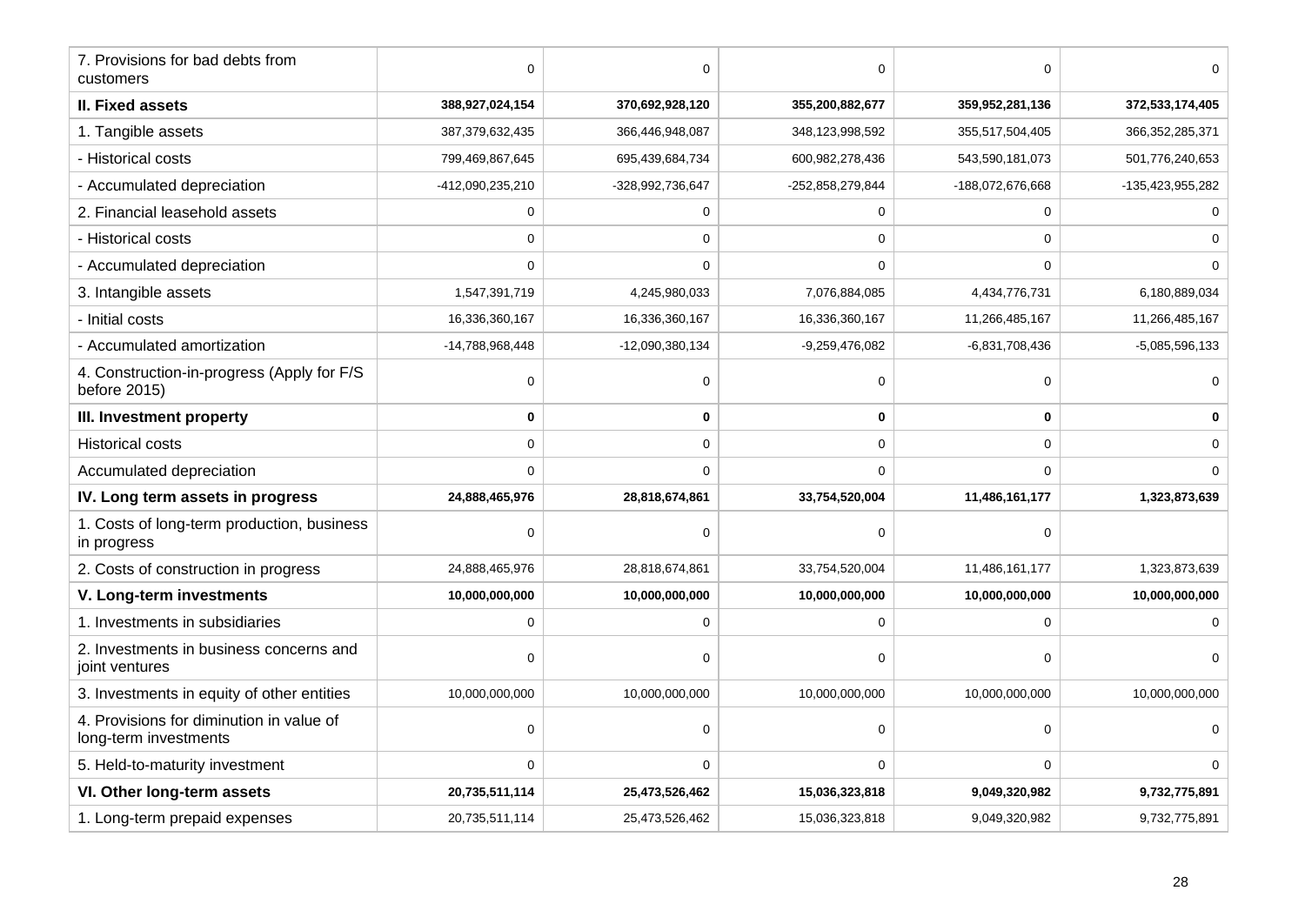| 2. Deferred income tax assets                                     | $\Omega$          | $\mathbf 0$       | $\overline{0}$    | $\overline{0}$    | $\Omega$          |
|-------------------------------------------------------------------|-------------------|-------------------|-------------------|-------------------|-------------------|
| 3. Long-term equipment, supplies, spare                           |                   |                   |                   |                   |                   |
| parts for replacement                                             | $\Omega$          | $\mathbf 0$       | $\mathbf 0$       | 0                 | $\Omega$          |
| 4. Other long-term assets                                         | $\Omega$          | 0                 | $\mathbf 0$       | $\Omega$          | $\Omega$          |
| 5. Goodwill                                                       | $\Omega$          | $\Omega$          | $\mathbf 0$       | $\Omega$          |                   |
| VII. Goodwill (Apply for F/S before<br>2015)                      | 0                 | 0                 | $\mathbf 0$       | $\bf{0}$          |                   |
| 1. Goodwill (Apply for F/S before 2015)                           | $\Omega$          | $\mathbf 0$       | $\mathbf 0$       | 0                 |                   |
| <b>TOTAL ASSETS</b>                                               | 2,729,177,051,508 | 4,522,616,102,915 | 4,523,663,114,308 | 3,283,447,877,393 | 2,576,769,909,725 |
|                                                                   |                   | <b>RESOURCES</b>  |                   |                   |                   |
| <b>A-LIABILITIES</b>                                              | 1,717,660,499,684 | 3,204,815,870,789 | 3,494,650,737,437 | 2,495,813,679,512 | 1,986,021,737,912 |
| I. Current liabilities                                            | 1,709,767,399,684 | 3,204,815,870,789 | 3,494,650,737,437 | 2,495,813,679,512 | 1,986,021,737,912 |
| 1. Payable to suppliers                                           | 565,533,387,086   | 1,729,749,218,261 | 1,785,308,785,510 | 1,248,848,896,679 | 657,048,194,337   |
| 2. Short-term advances from customers                             | 1,743,204,267     | 870,059,625       | 163,529,108       | 23,381,358,771    | 28,091,109,714    |
| 3. Taxes and other obligations to the<br><b>State Budget</b>      | 88,700,829,285    | 198,157,809,052   | 55,314,902,384    | 96,264,155,632    | 28,620,551,551    |
| 4. Payable to employees                                           | 42,658,606,706    | 63,887,533,296    | 48,249,613,481    | 47,869,135,027    | 23,470,522,291    |
| 5. Short-term accrued expenses                                    | 861,778,477       | 2,287,175,816     | 8,397,586,238     | 13,056,495,950    | 1,043,397,555     |
| 6. Inter-company payable                                          | $\Omega$          | $\mathbf 0$       | $\mathbf 0$       | $\mathbf 0$       |                   |
| 7. Payable according to the progress of<br>construction contracts | 0                 | $\Omega$          | 0                 | 0                 |                   |
| 8. Short-term unearned revenue                                    | $\Omega$          | $\mathbf 0$       | $\mathbf 0$       | 0                 |                   |
| 9. Other payable                                                  | 3,498,490,767     | 149,031,253,392   | 23,385,122,572    | 1,521,816,471     | 810,539,618       |
| 10. Short-term loans and financial leases                         | 981,293,745,328   | 1,053,297,865,157 | 1,568,714,106,154 | 1,056,359,565,670 | 1,235,111,800,468 |
| 11. Provisions for short-term accounts<br>payable                 | 0                 | 0                 | 0                 | 265,854,222       |                   |
| 12. Bonus and welfare funds                                       | 25,477,357,768    | 7,534,956,190     | 5,117,091,990     | 8,246,401,090     | 11,825,622,378    |
| 13. Price stabilization fund                                      | $\Omega$          | $\mathbf 0$       | $\mathbf 0$       | 0                 |                   |
| 14. Government bonds under purchase<br>and resale agreements      | $\Omega$          | 0                 | 0                 | 0                 | 0                 |
| <b>II. Long-Term Liabilities</b>                                  | 7,893,100,000     | 0                 | $\bf{0}$          | 0                 | 0                 |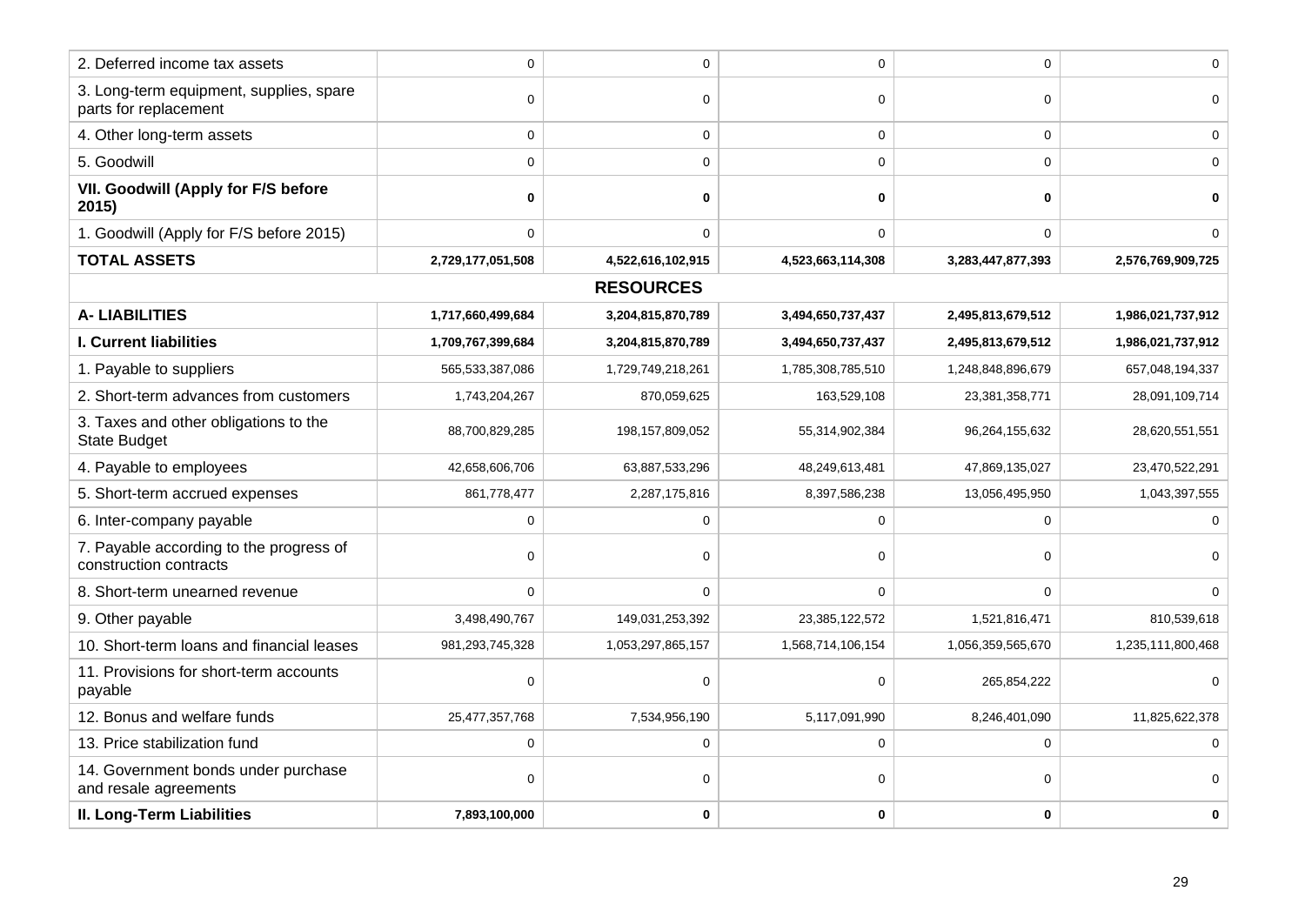| 1. Long-term accounts payable to<br>suppliers                             | $\Omega$          | $\Omega$          | $\mathbf 0$       | 0               |                 |
|---------------------------------------------------------------------------|-------------------|-------------------|-------------------|-----------------|-----------------|
| 2. Long-term advances from customers                                      | $\mathbf 0$       | 0                 | $\mathbf 0$       | $\mathbf 0$     |                 |
| 3. Long-term accrued expenses                                             | $\mathbf 0$       | 0                 | $\mathbf 0$       | $\mathbf 0$     |                 |
| 4. Inter-company payables for operating<br>capital received               | $\Omega$          | $\Omega$          | $\pmb{0}$         | 0               |                 |
| 5. Long-term inter-company payable                                        | $\Omega$          | 0                 | $\mathbf 0$       | 0               |                 |
| 6. Long-term unearned revenue                                             | $\Omega$          | 0                 | $\mathbf 0$       | $\mathbf 0$     | 0               |
| 7. Other long-term payable                                                | 7,893,100,000     | 0                 | $\pmb{0}$         | $\mathbf 0$     |                 |
| 8. Long-term loans and financial leases                                   | $\mathbf 0$       | 0                 | $\mathbf 0$       | 0               | 0               |
| 9. Convertible bonds                                                      | $\mathbf 0$       | 0                 | $\pmb{0}$         | $\mathbf 0$     |                 |
| 10. Preferred stock                                                       | $\Omega$          | $\Omega$          | $\pmb{0}$         | 0               |                 |
| 11. Deferred income tax payable                                           | $\mathbf 0$       | 0                 | $\mathbf 0$       | 0               | 0               |
| 12. Provisions for long-term accounts<br>payable                          | $\mathbf 0$       | 0                 | $\mathbf 0$       | 0               |                 |
| 13. Science and technology development<br>fund                            | $\Omega$          | $\Omega$          | $\mathbf 0$       | 0               |                 |
| 14. Provisions for unemployment<br>allowances (Apply for F/S before 2015) | $\Omega$          | $\Omega$          | $\mathbf 0$       | 0               | $\Omega$        |
| <b>B- OWNER'S EQUITY</b>                                                  | 1,011,516,551,824 | 1,317,800,232,126 | 1,029,012,376,871 | 787,634,197,881 | 590,748,171,813 |
| <b>I. OWNER'S EQUITY</b>                                                  | 1,011,516,551,824 | 1,317,800,232,126 | 1,029,012,376,871 | 787,634,197,881 | 590,748,171,813 |
| 1. Owner's investment capital                                             | 300,000,000,000   | 300,000,000,000   | 300,000,000,000   | 300,000,000,000 | 300,000,000,000 |
| - Common stock                                                            | 300,000,000,000   | 300,000,000,000   | 300,000,000,000   | 300,000,000,000 | 300,000,000,000 |
| - Preferred stock                                                         | $\Omega$          | 0                 | $\mathbf 0$       | 0               |                 |
| 2. Share premiums                                                         | $\mathbf 0$       | 0                 | $\mathbf 0$       | $\mathbf 0$     |                 |
| 3. Options to convert bonds into share                                    | $\Omega$          | $\Omega$          | $\mathbf 0$       | 0               |                 |
| 4. Other owner's capital                                                  | $\mathbf 0$       | 0                 | $\mathbf 0$       | 0               |                 |
| 5. Treasury stocks                                                        | $\Omega$          | $\Omega$          | $\mathbf 0$       | $\mathbf 0$     |                 |
| 6. Differences on asset revaluation                                       | $\mathbf 0$       | $\Omega$          | $\pmb{0}$         | $\mathbf 0$     | 0               |
| 7. Foreign exchange differences                                           | $\Omega$          | $\Omega$          | $\mathbf 0$       | 0               |                 |
| 8. Investment and development funds                                       | 679,706,039,376   | 551,300,942,686   | 235,903,797,881   | 182,502,107,813 | 0               |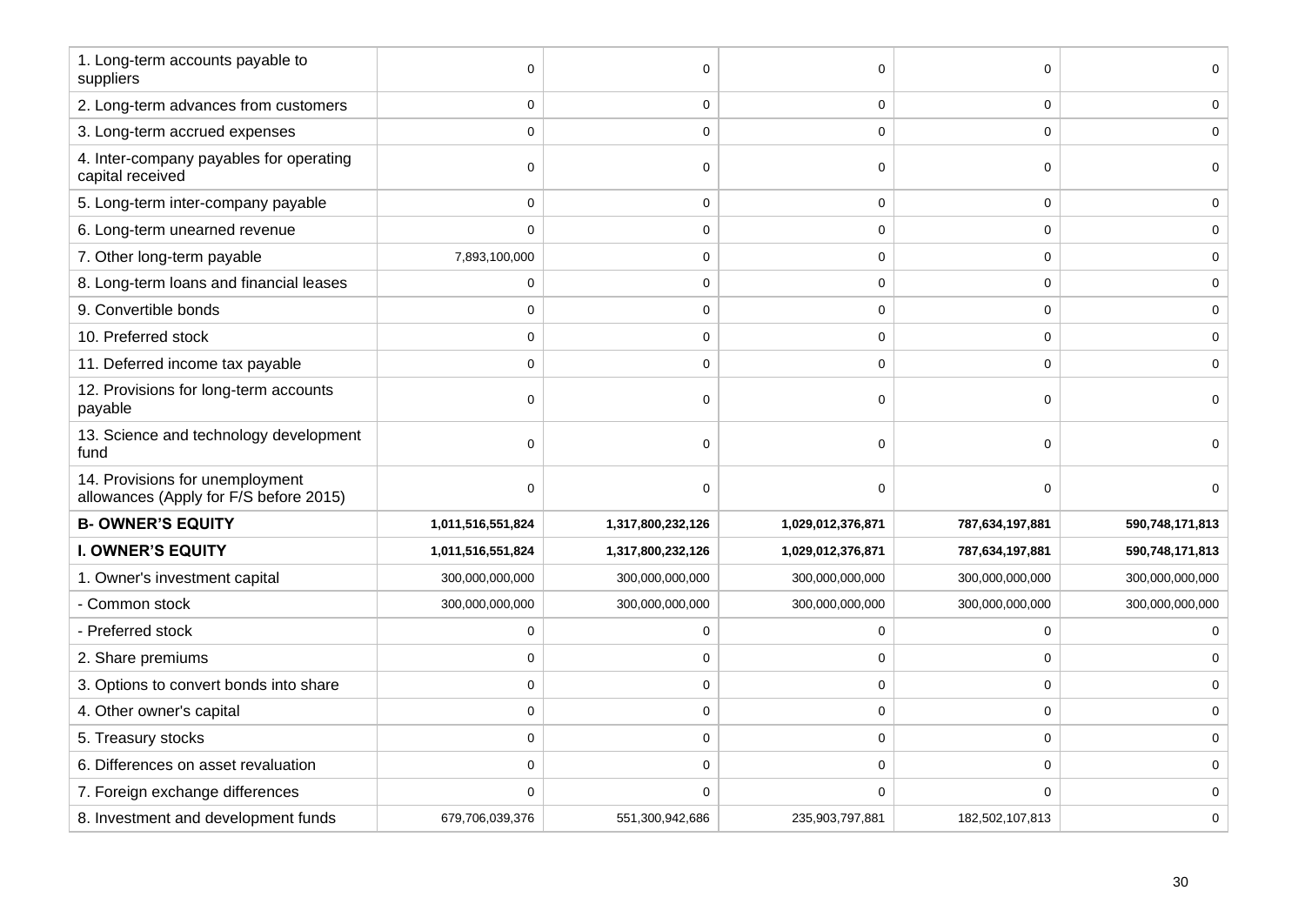| 9. Business arrangement supporting fund                      | 0                 |                   | $\Omega$           |                   |                   |
|--------------------------------------------------------------|-------------------|-------------------|--------------------|-------------------|-------------------|
| 10. Other funds                                              | 0                 | 0                 | 0                  | 0                 |                   |
| 11. Retained earnings                                        | 31,810,512,448    | 466,499,289,440   | 493,108,578,990    | 305,132,090,068   | 290,748,171,813   |
| - Retained earnings brought forward                          | 0                 | 12,571,544,185    | 149,938,623,637    | $\Omega$          |                   |
| - Retained earnings of current year (or<br>current period)   | 31,810,512,448    | 453,927,745,255   | 343, 169, 955, 353 | 305,132,090,068   | 290,748,171,813   |
| 12. Construction investment fund                             | 0                 | 0                 | 0                  | 0                 |                   |
| 13. Interests of non-controlling<br>shareholders             | $\Omega$          | $\Omega$          | $\Omega$           | 0                 |                   |
| 14. Financial reserved fund (Apply for F/S<br>before 2015)   | $\Omega$          | $\Omega$          | 0                  | 0                 |                   |
| II. Other sources and funds                                  | 0                 | 0                 | 0                  | 0                 | $\bf{0}$          |
| 1. Bonus and welfare funds (Elder form)                      | 0                 | 0                 | 0                  | U                 | 0                 |
| 2. Sources of expenditure                                    | 0                 | 0                 | 0                  | U                 | 0                 |
| 3. Fund to form fixed assets                                 | 0                 | 0                 | $\mathbf 0$        | 0                 | 0                 |
| C. MINORITY'S INTEREST (Apply for<br><b>F/S before 2015)</b> | 0                 | ŋ                 | 0                  | U                 |                   |
| <b>TOTAL LIABILITIES AND OWNER'S</b><br><b>EQUITY</b>        | 2,729,177,051,508 | 4,522,616,102,915 | 4,523,663,114,308  | 3,283,447,877,393 | 2,576,769,909,725 |

#### **PROFIT & LOSS STATEMENT**

| <b>Description</b>                 | FYE 31 Dec 2020   | FYE 31 Dec 2019        | FYE 31 Dec 2018    | FYE 31 Dec 2017   | FYE 31 Dec 2016   |
|------------------------------------|-------------------|------------------------|--------------------|-------------------|-------------------|
| 1. Total Sales                     | 6,080,447,716,731 | 17,761,518,460,192     | 15,634,112,397,191 | 8,825,276,083,456 | 5,732,635,181,240 |
| 2. Deduction item                  |                   |                        | 0                  |                   |                   |
| 3. Net revenue                     | 6,080,447,716,731 | 17,761,518,460,192     | 15,634,112,397,191 | 8,825,276,083,456 | 5,732,635,181,240 |
| 4. Costs of goods sold             | 5,473,564,651,689 | 16, 154, 936, 378, 172 | 14,432,036,513,447 | 7,919,528,785,518 | 4,977,551,734,851 |
| 5. Gross profit                    | 606,883,065,042   | 1,606,582,082,020      | 1,202,075,883,744  | 905,747,297,938   | 755,083,446,389   |
| 6. Financial income                | 82,935,416,904    | 121,054,318,441        | 108,440,730,699    | 75,367,613,679    | 53,997,232,213    |
| 7. Financial expenses              | 83,752,123,100    | 38,695,748,780         | 80,451,407,632     | 28,403,343,822    | 42,362,006,057    |
| - In which: Loan interest expenses | 25,625,157,600    | 26,652,000,005         | 28,299,021,771     | 20,974,379,727    | 21,377,345,278    |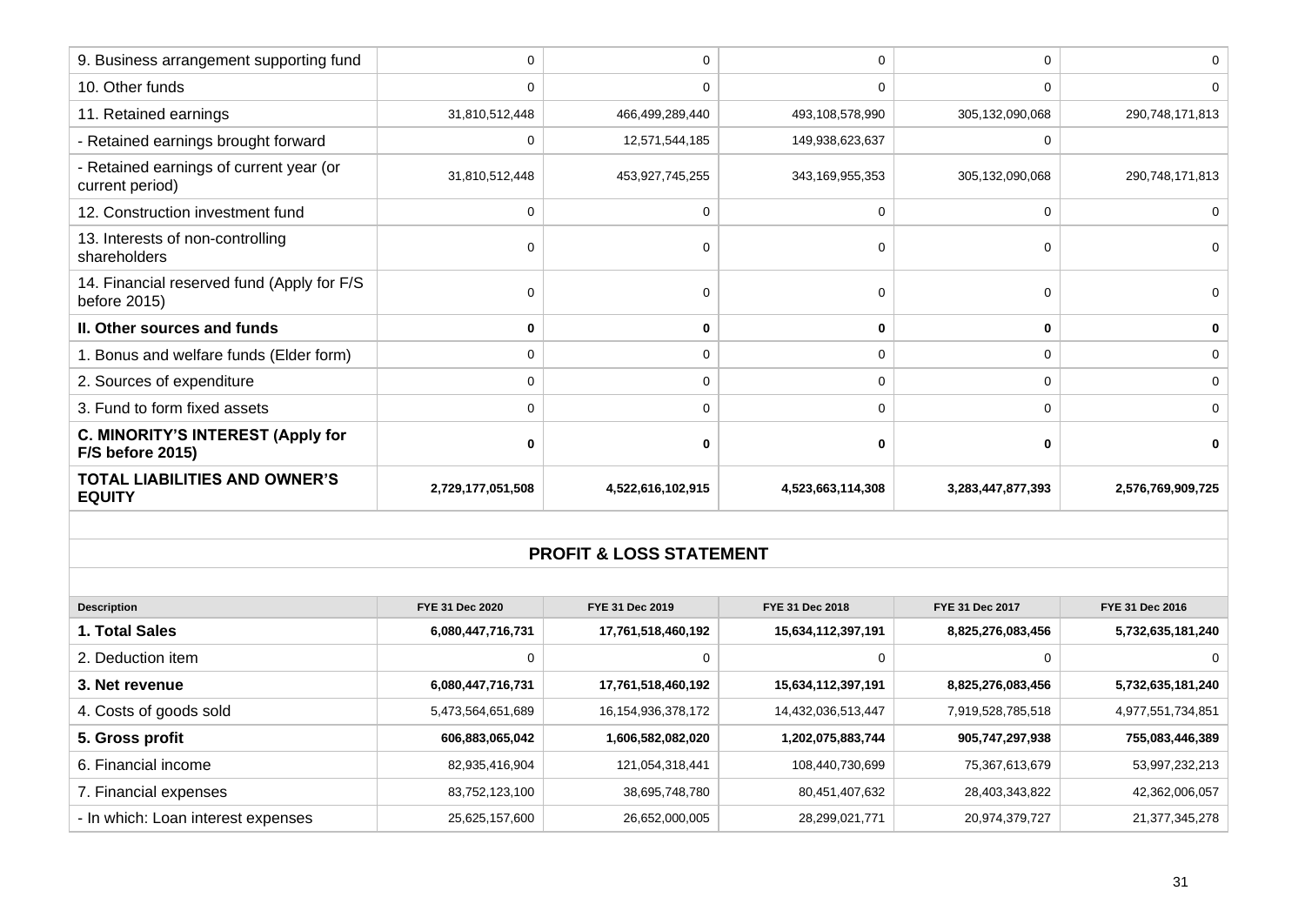| 8. Interest from subsidiaries/related<br>companies                                                          | $\mathbf 0$     | $\mathbf 0$                | $\pmb{0}$        | 0                | $\Omega$          |  |  |
|-------------------------------------------------------------------------------------------------------------|-----------------|----------------------------|------------------|------------------|-------------------|--|--|
| 9. Selling expenses                                                                                         | $\mathbf 0$     | 864,506,775,495            | 795,849,262,148  | 566,628,911,333  | 402,621,132,898   |  |  |
| 10. Administrative overheads                                                                                | 568,840,247,170 | $\mathbf 0$                | 0                | $\mathbf 0$      | $\Omega$          |  |  |
| 11. Net operating profit                                                                                    | 37,226,111,676  | 824,433,876,186            | 434,215,944,663  | 386,082,656,462  | 364,097,539,647   |  |  |
| 12. Other income                                                                                            | 3,609,362,974   | 23,921,792,731             | 6,716,833,942    | 1,783,747,427    | 2,363,076,444     |  |  |
| 13. Other expenses                                                                                          | 741,588,723     | 2,387,965,244              | 6,151,293,317    | 2,280,568,187    | 841,898,301       |  |  |
| 14. Other profit /(loss)                                                                                    | 2,867,774,251   | 21,533,827,487             | 565,540,625      | -496,820,760     | 1,521,178,143     |  |  |
| 15. Total accounting profit before tax                                                                      | 40,093,885,927  | 845,967,703,673            | 434,781,485,288  | 385,585,835,702  | 365,618,717,790   |  |  |
| 16. Current corporate income tax                                                                            | 8,283,373,479   | 167,039,958,418            | 91,611,529,935   | 78,113,502,733   | 73,470,534,671    |  |  |
| 17. Deferred corporate income tax                                                                           | $\Omega$        | $\Omega$                   | $\Omega$         | $\Omega$         | $\Omega$          |  |  |
| 18. Profit after tax                                                                                        | 31,810,512,448  | 678,927,745,255            | 343,169,955,353  | 307,472,332,969  | 292,148,183,119   |  |  |
|                                                                                                             |                 |                            |                  |                  |                   |  |  |
|                                                                                                             |                 | <b>CASH FLOW STATEMENT</b> |                  |                  |                   |  |  |
| (Indirect method)                                                                                           |                 |                            |                  |                  |                   |  |  |
| FYE 31 Dec 2019<br>FYE 31 Dec 2020<br>FYE 31 Dec 2018<br>FYE 31 Dec 2017<br>FYE 31 Dec 2016<br><b>Items</b> |                 |                            |                  |                  |                   |  |  |
|                                                                                                             |                 |                            |                  |                  |                   |  |  |
| I. Cash flows from operating activities                                                                     |                 |                            |                  |                  |                   |  |  |
| 1. Profit before tax                                                                                        | 40,093,885,927  | 845,967,703,673            | 434,781,485,288  | 385,585,835,702  | 365,618,717,790   |  |  |
| 2. Adjustments                                                                                              |                 |                            |                  |                  |                   |  |  |
| - Depreciation and amortization                                                                             | 86,478,617,436  | 78,965,360,855             | 68,616,408,076   | 56,911,143,730   | 45,541,927,694    |  |  |
| - Provisions                                                                                                | $\mathbf 0$     | -17,203,540,783            | 42,180,459,773   | $\mathbf 0$      | 0                 |  |  |
| - Unrealized foreign exchange difference                                                                    | 684,143,040     | $-614,403,790$             | $-9,015,907,892$ | 1,204,043,808    | 11,351,654,790    |  |  |
| - Gain/loss from investing activities                                                                       | -27,175,715,298 | -70,763,370,357            | -69,079,428,602  | -54,268,985,473  | -34,956,805,487   |  |  |
| - Interest expense                                                                                          | 25,625,157,600  | 26,652,000,005             | 28,299,021,771   | 20,974,379,727   | 21,377,345,278    |  |  |
| - Other                                                                                                     | 0               | 0                          | $\pmb{0}$        | 0                | 0                 |  |  |
| 3. Operating profit before movements<br>in working capital                                                  | 125,706,088,705 | 863,003,749,603            | 495,782,038,414  | 410,406,417,494  | 408,932,840,065   |  |  |
| - (Increase)/Decrease in receivables                                                                        | 291,499,979,217 | $-21, 117, 829, 297$       | -755,822,601,902 | -267,387,025,300 | -113,668,735,956  |  |  |
| - (Increase)/Decrease in inventories                                                                        | 94,160,007,505  | 234,905,716,542            | -434,779,019,319 | -195,045,008,048 | $-84,660,724,207$ |  |  |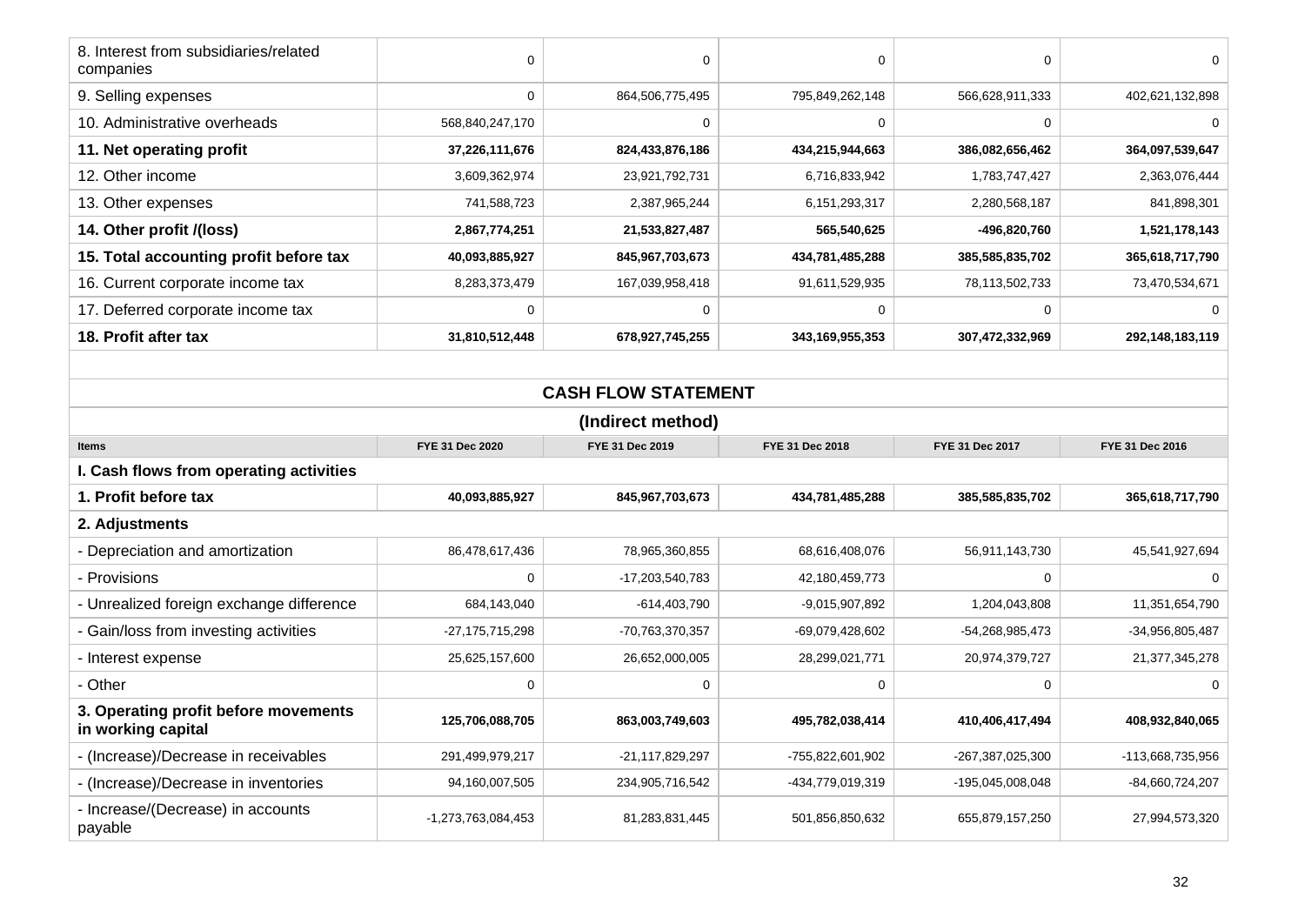| - (Increase)/Decrease in prepaid<br>expenses                                   | 11,304,609,482       | -17,494,523,169    | $-9,424,891,995$     | -1,178,542,139     | -12,407,575,388    |
|--------------------------------------------------------------------------------|----------------------|--------------------|----------------------|--------------------|--------------------|
| - (Increase)/Decrease trading security                                         | $\Omega$             | 0                  | 0                    | $\mathbf 0$        |                    |
| - Interest paid                                                                | $-25,437,543,474$    | $-26,867,110,625$  | -27,978,430,626      | $-20,974,379,727$  | $-21,377,345,278$  |
| - Corporate income tax paid                                                    | -38,807,588,555      | -163,102,405,475   | -85,696,951,602      | -68,548,517,307    | -78,382,708,986    |
| - Other cash inflows                                                           | $\Omega$             | 0                  | $\Omega$             | $\Omega$           | 1,920,914,071      |
| - Other cash outflows                                                          | $-20, 151, 791, 172$ | -12,722,025,800    | $-14, 170, 434, 100$ | -9,627,687,294     | -841,783,671       |
| Net cash from (used in) operating<br>activities                                | -835,489,322,745     | 937,889,403,224    | -330,233,440,498     | 503,524,414,929    | 127,509,453,970    |
| II. Cash flows from investing activities                                       |                      |                    |                      |                    |                    |
| 1. Acquisition of fixed assets and other<br>long - term assets                 | -101,126,247,893     | -78,931,585,889    | -76,693,525,694      | -42,614,323,462    | -158,903,062,398   |
| 2. Proceeds from fixed assets and long -<br>term assets disposal               | 204,545,455          | $\mathbf 0$        | 4,988,387,070        | 148,490,000        | 5,331,285,320      |
| 3. Cash outflow for lending, buying debt<br>instruments of other companies     | $\Omega$             | 0                  | 0                    | $\mathbf 0$        | $\Omega$           |
| 4. Cash recovered from lending, selling<br>debt instruments of other companies | $\mathbf 0$          | 0                  | 0                    | $\mathbf 0$        | $\Omega$           |
| 5. Investment in other entities                                                | $\mathbf 0$          | $\mathbf 0$        | $\mathbf 0$          | $\mathbf 0$        | $\mathbf 0$        |
| 6. Cash recovered from investments in<br>other entities                        | $\Omega$             | $\Omega$           | 0                    | 0                  | $\Omega$           |
| 7. Interest income, dividend and profit<br>paid                                | 31,079,799,979       | 70,241,699,126     | 67,967,002,721       | 53,139,045,331     | 34,514,643,114     |
| Net cash from (used in) investing activities                                   | -69,841,902,459      | -8,689,886,763     | $-3,738,135,903$     | 10,673,211,869     | -119,057,133,964   |
| III. Cash flows from financing activities                                      |                      |                    |                      |                    |                    |
| 1. Proceeds from issuing stocks, receiving<br>capital from owners              | $\Omega$             | $\Omega$           | $\mathbf 0$          | 0                  | $\Omega$           |
| 2. Capital withdrawal, buying back issued<br>stocks                            | $\Omega$             | $\Omega$           | 0                    | $\Omega$           | $\Omega$           |
| 3. Proceeds from borrowings                                                    | 5,507,464,674,321    | 8,433,682,309,180  | 8,129,015,721,300    | 4,275,456,346,742  | 3,769,229,590,786  |
| 4. Repayment of borrowings                                                     | -5,569,985,665,718   | -8,952,605,929,960 | -7,639,594,147,983   | -4,454,208,581,540 | -3,231,269,090,318 |
| 5. Repayment of obligations under finance<br>leased                            | $\Omega$             | $\Omega$           | 0                    | $\mathbf 0$        | $\mathbf 0$        |